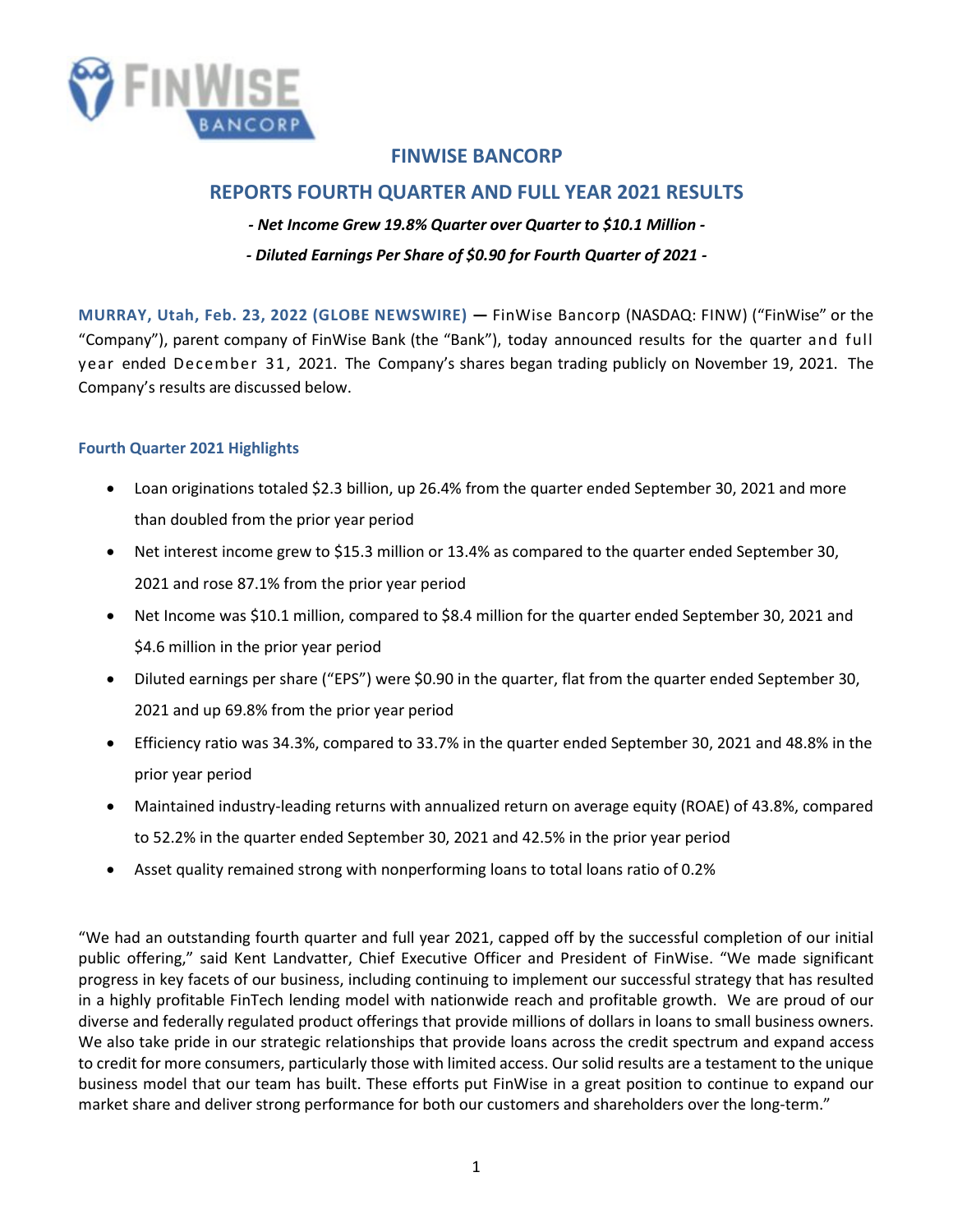#### **Results of Operations**

The Company's fourth quarter of 2021 was highlighted by substantial loan originations across its primary lines of business and substantial earnings growth. The Company maintained its solid efficiency and industry-leading returns.

#### **Selected Financial Data**

|                                                                    |     |            | For the Three Months Ended | For the Years Ended |     |            |    |            |            |        |
|--------------------------------------------------------------------|-----|------------|----------------------------|---------------------|-----|------------|----|------------|------------|--------|
| (\$s in thousands, except per share amounts,<br>annualized ratios) |     | 12/31/2021 |                            | 9/30/2021           |     | 12/31/2020 |    | 12/31/2021 | 12/31/2020 |        |
| Net Income                                                         | \$. | 10,111     | \$.                        | 8,442               | \$. | 4,616      | \$ | 31,583     |            | 11,198 |
| <b>Diluted EPS</b>                                                 | \$  | 0.90       | Ś.                         | 0.90                | \$  | 0.53       | \$ | 3.27       | \$.        | 1.28   |
| Return on average assets                                           |     | 11.3%      |                            | 10.8%               |     | 5.8%       |    | 9.1%       |            | 4.5%   |
| Return on average equity                                           |     | 43.8%      |                            | 52.2%               |     | 42.5%      |    | 39.2%      |            | 28.4%  |
| Yield on loans                                                     |     | 21.6%      |                            | 23.0%               |     | 12.6%      |    | 19.0%      |            | 14.1%  |
| Cost of deposits                                                   |     | 0.8%       |                            | 1.0%                |     | 1.7%       |    | 1.1%       |            | 1.9%   |
| Net interest margin                                                |     | 16.6%      |                            | 18.3%               |     | 10.4%      |    | 15.1%      |            | 11.0%  |
| <b>Efficiency ratio</b>                                            |     | 34.3%      |                            | 33.7%               |     | 48.8%      |    | 37.0%      |            | 51.6%  |
| Tangible book value per share                                      | \$. | 9.04       | \$.                        | 7.91                | \$  | 5.30       | \$ | 9.04       | \$.        | 5.30   |
| Tangible shareholders' equity to tangible assets                   |     | 30.4%      |                            | 20.4%               |     | 14.4%      |    | 30.4%      |            | 14.4%  |
| Leverage Ratio (Bank under CBLR)                                   |     | 17.7%      |                            | 19.5%               |     | 16.6%      |    | 17.7%      |            | 16.6%  |

#### *Net Income*

Net income was \$10.1 million for the fourth quarter of 2021, compared to \$8.4 million for the third quarter of 2021, and more than double the net income for the fourth quarter of 2020. Growth over both prior periods was primarily driven by solid growth in net interest income due to a substantial increase in loan originations, as well as solid noninterest income reflecting substantial strategic program fees, partially offset by an increase in non-interest expense.

#### *Net Interest Income*

Net interest income grew 13.4% to \$15.3 million for the fourth quarter of 2021, from \$13.5 million for the third quarter of 2021, and increased 87.1% from \$8.2 million for the fourth quarter of 2020. Net interest income growth over both prior periods was primarily due to higher loan balances resulting from significant loan growth which drove an increase in average interest earning assets.

Loan originations totaled \$2.3 billion for the fourth quarter 2021, up 26.4% from \$1.8 billion for the third quarter of 2021, and up from \$0.9 billion for the fourth quarter of 2020.

Net interest margin for the fourth quarter of 2021 was 16.6% compared to 18.3% for the third quarter of 2021, and increased significantly from 10.4% for the fourth quarter of 2020. The net interest margin decline from the third quarter of 2021 was driven mainly by substantially higher average held for sale loan balances from strategic programs with lower yielding loans. Additionally, there was a change in the underlying mix of held for investment loans driven primarily by an increase in SBA 7(a) loans. These factors were partially offset by lower rates on the Company's deposit portfolio. The net interest margin increase from the fourth quarter of 2020 was driven mainly by a substantial reduction in average PPP loans with a notional interest rate of 1.0% outstanding.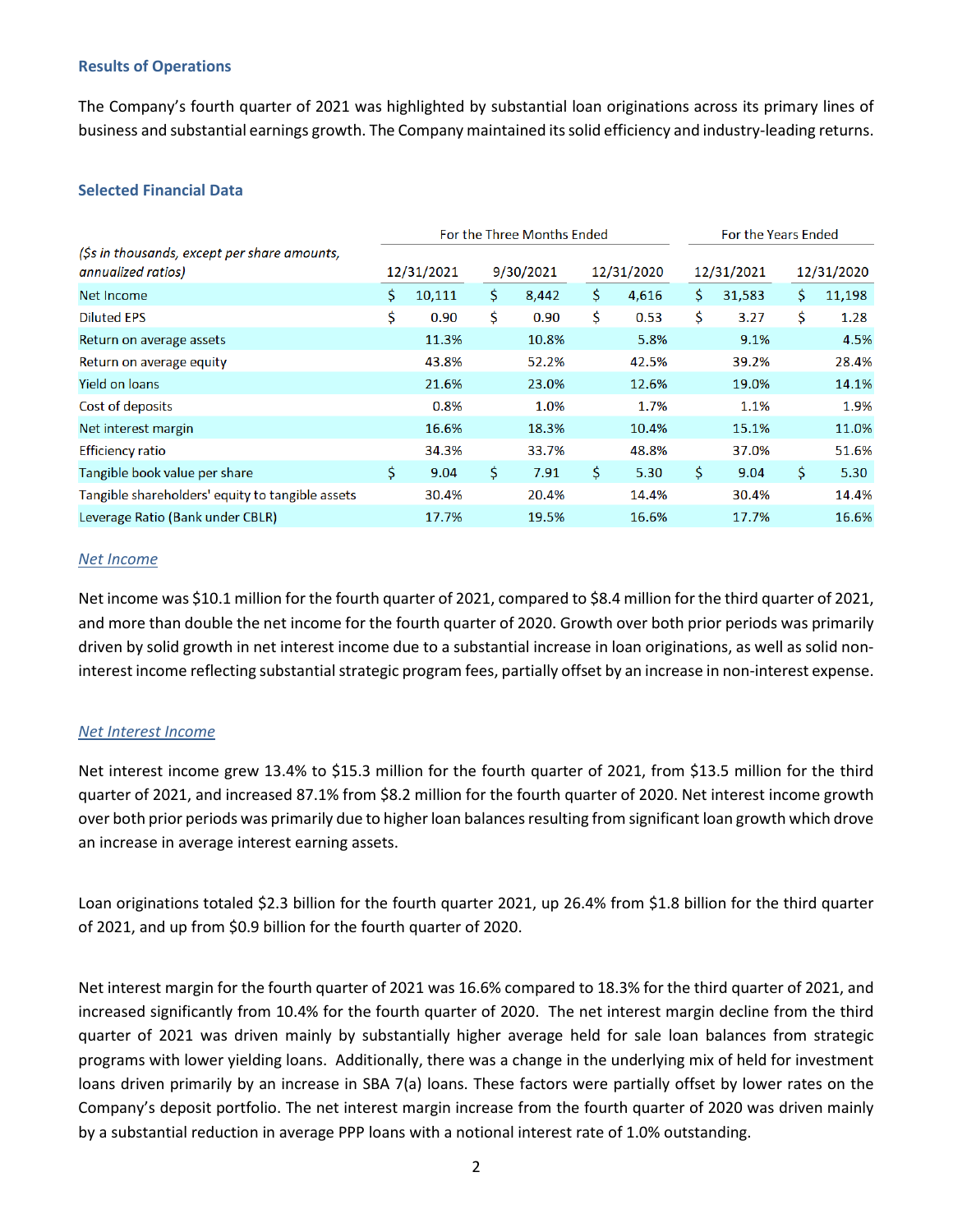#### *Provision for Loan Losses*

The Company's provision for loan losses was \$2.5 million for the fourth quarter of 2021, compared to \$3.4 million for the third quarter of 2021. This decrease from the third quarter of 2021 was primarily due to a decline in the rate of growth on held for investment loans. The increase in the Company's provision for loan losses for the fourth quarter of 2021 compared to the fourth quarter of 2020 was due to the Company concluding that a provision was not needed in the fourth quarter of 2020 when the Company determined that its loan portfolios were not materially impacted by the pandemic, particularly as the Company had already recorded higher than normal provisions to position for the possibility of elevated losses on loans resulting from the pandemic.

|                                           |            | For the Three Months Ended |       |  |            |
|-------------------------------------------|------------|----------------------------|-------|--|------------|
| (\$s in thousands)                        | 12/31/2021 | 9/30/2021                  |       |  | 12/31/2020 |
| Non-interest income:                      |            |                            |       |  |            |
| Strategic program fees                    | 6,082      |                            | 4,982 |  | 2,713      |
| Gain on sale of loans                     | 1,813      |                            | 2,876 |  | 289        |
| <b>SBA</b> loan servicing fees            | 356        |                            | 337   |  | 283        |
| Change in fair value on investment in BFG | 864        |                            | 266   |  | 137        |
| Other miscellaneous income                | 14         |                            | 14    |  | 10         |
| Total non-interest income                 | 9,129      |                            | 8,475 |  | 3,432      |

#### *Non-interest Income*

Non-interest income was \$9.1 million for the fourth quarter of 2021, an increase of 7.7% from \$8.5 million for the third quarter of 2021, and more than doubled from \$3.4 million for the fourth quarter of 2020. The increase compared to the third quarter of 2021 was driven primarily by an increase in strategic program fees generated from significant loan origination volume as well as the change in fair value on investment in Business Funding Group, LLC ("BFG"). The increase in the latter was primarily due to BFG's higher profitability and cash position. The increase compared to the third quarter of 2021 was partially offset by a decrease in the gain on sale of loans due primarily to a decrease in the number of SBA 7(a) loans sold. The increase in non-interest income compared to the fourth quarter of 2020 was driven mainly by higher strategic program fees due to significant loan origination volume and an increase in the number of SBA 7(a) loans sold in the fourth quarter of 2021.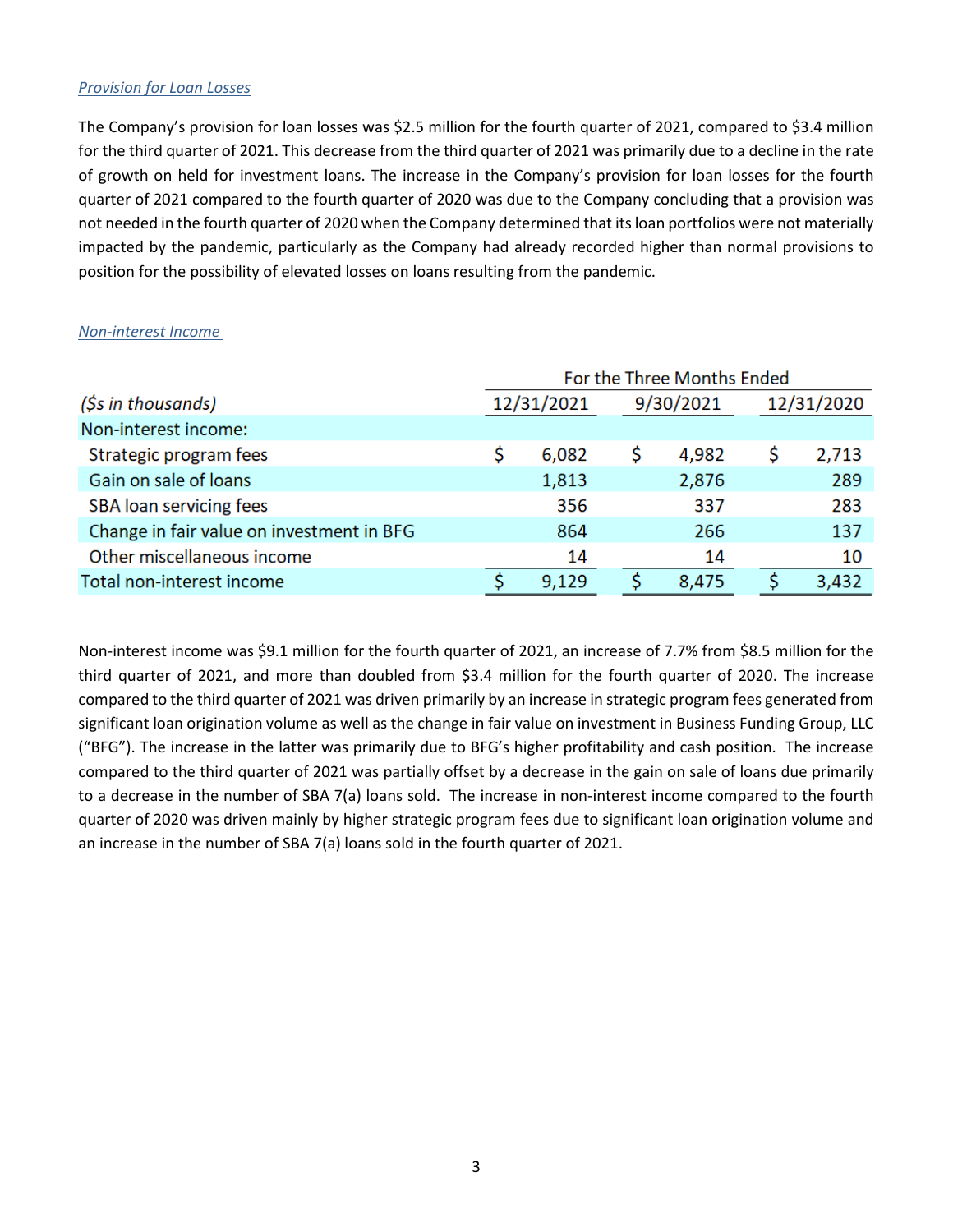#### *Non-interest Expense*

|                                   | For the Three Months Ended |            |           |       |   |            |  |  |  |  |  |
|-----------------------------------|----------------------------|------------|-----------|-------|---|------------|--|--|--|--|--|
| (\$s in thousands)                |                            | 12/31/2021 | 9/30/2021 |       |   | 12/31/2020 |  |  |  |  |  |
| Non-interest expense:             |                            |            |           |       |   |            |  |  |  |  |  |
| Salaries and employee benefits    |                            | 6,052      |           | 5,930 | s | 4,499      |  |  |  |  |  |
| Occupancy and equipment expenses  |                            | 208        |           | 205   |   | 181        |  |  |  |  |  |
| Impairment of SBA servicing asset |                            | 800        |           | -     |   |            |  |  |  |  |  |
| Other operating expenses          |                            | 1,311      |           | 1,263 |   | 977        |  |  |  |  |  |
| Total non-interest expense        |                            | 8,371      |           | 7,398 |   | 5,657      |  |  |  |  |  |

Non-interest expense was \$8.4 million for the fourth quarter of 2021, compared to \$7.4 million for the third quarter of 2021 and \$5.7 million for the fourth quarter of 2020. The increase over both prior periods was primarily due to various factors including increases in the number of employees related to an increase in strategic program loan volume, the expansion of the Company's information technology and security division to support enhancements to the Company's infrastructure, contractual bonuses paid relating to the expansion of the strategic programs, and an impairment on SBA servicing asset due to the softening of the secondary market for SBA 7(a) loans.

The Company's efficiency ratio was 34.3% for the fourth quarter of 2021 as compared to 33.7% for the third quarter of 2021 and 48.8% for the fourth quarter of 2020.

#### *Tax Rate*

The Company's effective tax rate was approximately 25.3% for the fourth quarter of 2021, compared to 24.5% for the third quarter of 2021 and 22.2% for the fourth quarter of 2020.

#### **Balance Sheet**

The Company's total assets increased 12.4%, from \$338.3 million at September 30, 2021 and increased 19.7%, from \$317.5 million at December 31, 2020 to \$380.2 million at December 31, 2021. The increase over both prior periods was mainly due to an increase in cash from the Company's public stock offering and growth in the SBA 7(a) loan portfolio. The increase in total assets compared to December 31, 2020 was also impacted by an increase in strategic program loans held-for-sale offset by a substantial decrease in PPP loans outstanding.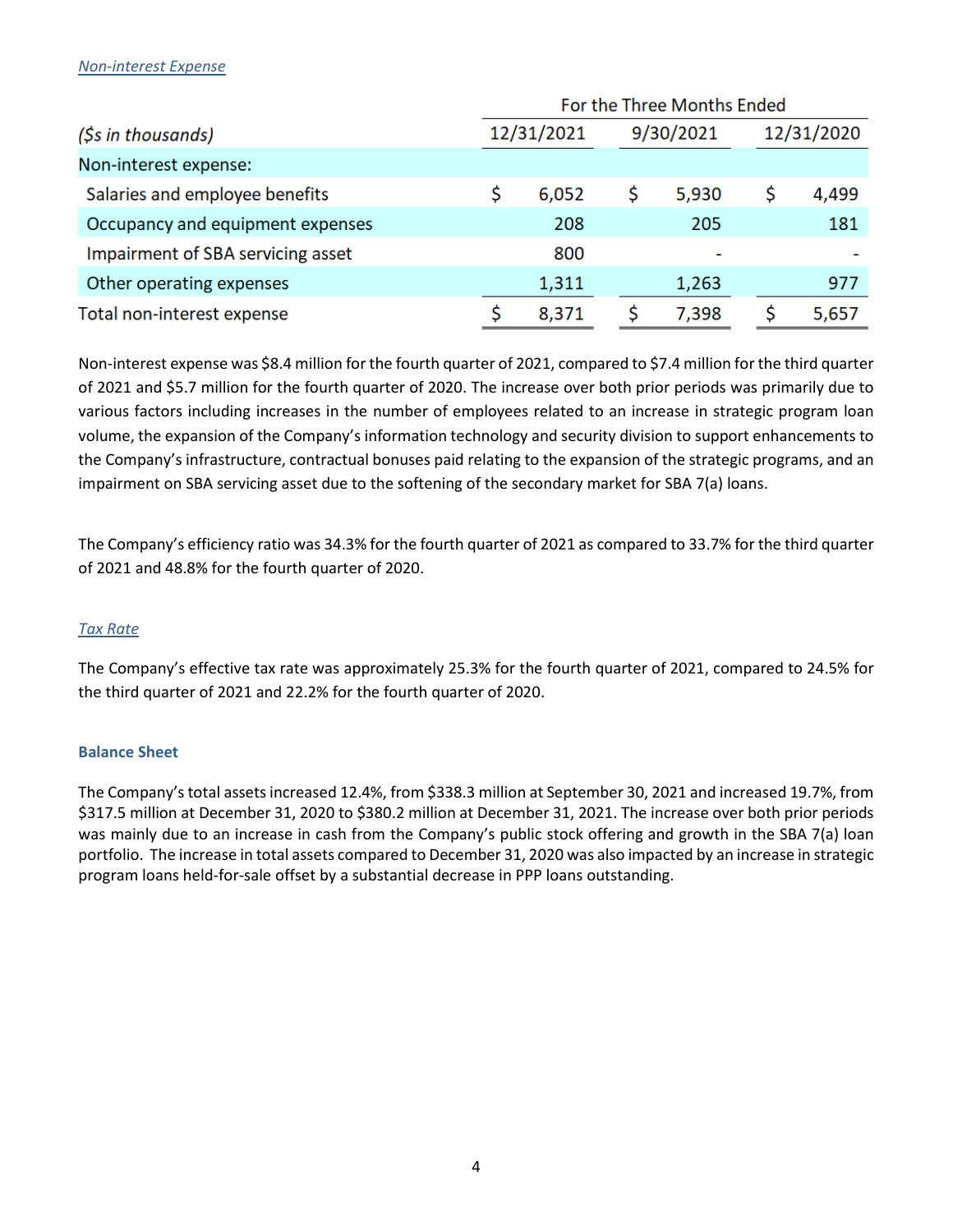The following table shows the loan portfolio as of the dates indicated:

|                                | As of      |            |              |            |              |            |  |  |  |  |  |  |  |
|--------------------------------|------------|------------|--------------|------------|--------------|------------|--|--|--|--|--|--|--|
|                                | 12/31/2021 |            | 9/30/2021    |            | 12/31/2020   |            |  |  |  |  |  |  |  |
|                                |            | % of total |              | % of total |              | % of total |  |  |  |  |  |  |  |
| (Ss in thousands)              | Amount     | loans      | Amount       | loans      | Amount       | loans      |  |  |  |  |  |  |  |
| <b>SBA</b>                     | 142,392    | 53.6%      | 125,192<br>s | 50.2%      | 203,317<br>s | 77.7%      |  |  |  |  |  |  |  |
| Commercial, non real estate    | 3,428      | 1.3%       | 3,955        | 1.6%       | 4,020        | 1.5%       |  |  |  |  |  |  |  |
| Residential real estate        | 27,108     | 10.2%      | 25,105       | 10.1%      | 17,740       | 6.8%       |  |  |  |  |  |  |  |
| <b>Strategic Program loans</b> | 85,850     | 32.3%      | 87,876       | 35.3%      | 28,265       | 10.8%      |  |  |  |  |  |  |  |
| Commercial real estate         | 2,436      | 0.9%       | 2,357        | 0.9%       | 2,892        | 1.1%       |  |  |  |  |  |  |  |
| Consumer                       | 4,574      | 1.7%       | 4,729        | 1.9%       | 5,543        | 2.1%       |  |  |  |  |  |  |  |
| <b>Total period end loans</b>  | 265,788    | 100.0%     | S<br>249,214 | 100.0%     | Ś<br>261,777 | 100.0%     |  |  |  |  |  |  |  |

Note: SBA loans as of December 31, 2021, September 30, 2021 and December 31, 2020 include \$1.1 million, \$2.3 million and \$107.1 million in PPP loans respectively.

Total period end loans receivable increased 6.7% from \$249.2 million at September 30, 2021 and increased 1.5%, from \$261.8 million at December 31, 2020 to \$265.8 million at December 31, 2021. The growth in loans receivable in the fourth quarter of 2021 compared to the third quarter of 2021 was due primarily to increases in SBA 7(a) loans. Year-over-year, the increase in loans receivable was driven primarily by the growth in SBA 7(a), strategic program, and residential real estate loans offset by a substantial decrease in PPP loans due to PPP loan forgiveness throughout 2021.

The following table shows the deposit composition as of the dates indicated:

|                                     |                  |         | 12/31/2021 |         |   |         | 9/30/2021 |        |         | 12/31/2020 |        |  |  |       |         |
|-------------------------------------|------------------|---------|------------|---------|---|---------|-----------|--------|---------|------------|--------|--|--|-------|---------|
| (\$s in thousands)                  | Total            |         | Percent    |         |   |         | Total     |        | Percent |            |        |  |  | Total | Percent |
| Noninterest-bearing demand deposits | 43.9%<br>110,548 |         | s          | 109,459 |   | 43.4%   |           | 88,067 | 53.5%   |            |        |  |  |       |         |
| Interest-bearing deposits:          |                  |         |            |         |   |         |           |        |         |            |        |  |  |       |         |
| Demand                              |                  | 5,399   |            | 2.1%    |   | 5.398   |           | 2.1%   |         | 6,095      | 3.7%   |  |  |       |         |
| <b>Savings</b>                      |                  | 6,685   |            | 2.7%    |   | 8.146   |           | 3.2%   |         | 7.435      | 4.5%   |  |  |       |         |
| Money markets                       |                  | 31,076  |            | 12.3%   |   | 25,679  |           | 10.1%  |         | 17,567     | 10.7%  |  |  |       |         |
| Time certificates of deposit        |                  | 98,184  |            | 39.0%   |   | 104,354 |           | 41.2%  |         | 45,312     | 27.6%  |  |  |       |         |
| Total period end deposits           |                  | 251,892 |            | 100.0%  | s | 253,036 |           | 100.0% | s       | 164,476    | 100.0% |  |  |       |         |

Total period end deposits decreased (0.5%), from \$253.0 million at September 30, 2021, and increased 53.1% from \$164.5 million at December 31, 2020 to \$251.9 million at December 31, 2021. The decline from the third quarter of 2021 was driven primarily by a decline in certificates of deposit. The increase from the fourth quarter of 2020 was driven by a significant increase in time certificates of deposit, noninterest-bearing demand deposits, and money market accounts.

Total shareholders' equity increased \$46.3 million, or 67.0%, to \$115.4 million at December 31, 2021 from \$69.1 million at September 30, 2021. Year-over-year shareholder's equity increased \$69.6 million during 2021. The increase in shareholders' equity over both prior periods was primarily due to substantial net income and the Company's IPO.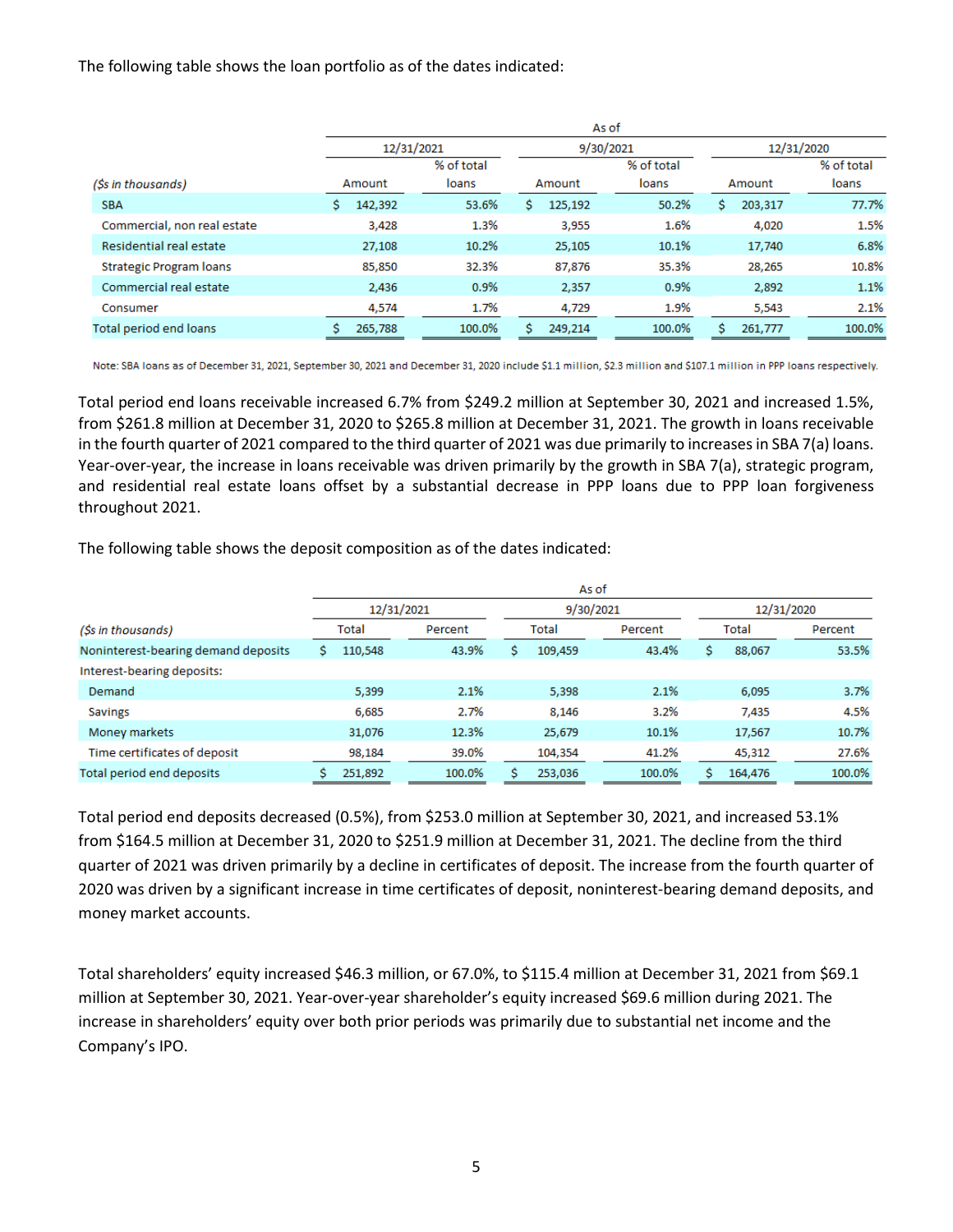#### **Bank Regulatory Capital Ratios**

The following table presents the leverage ratios for the Bank as of the dates indicated:

|                                  |            | As of     |                      |
|----------------------------------|------------|-----------|----------------------|
|                                  |            |           | Well-<br>Capitalized |
|                                  | 12/31/2021 | 9/30/2021 | <b>Requirement</b>   |
| Leverage Ratio (Bank under CBLR) | 17.7%      | 19.5%     | 8.5%                 |

The Bank's capital levels remain significantly above well-capitalized guidelines as of the end of the fourth quarter of 2021.

#### **Asset Quality**

Nonperforming loans were \$0.7 million or 0.2% of total loans receivable at December 31, 2021, compared to \$0.8 million or 0.3% of total loans receivable at September 30, 2021 and \$0.8 million or 0.3% of total loans receivable at December 31, 2020. As noted above, the provision for loan losses was \$2.5 million for the fourth quarter of 2021, compared to \$3.4 million for the third quarter of 2021. The Company also determined that a provision for loan losses was not needed in the fourth quarter of 2020. The Company's allowance for loan losses to total loans (less PPP loans) was 3.7% at December 31, 2021 compared to 3.9% at September 30, 2021 and 4.0% at December 31, 2020. During the fourth quarter 2021, the Company's net charge-offs were \$2.3 million, compared to \$1.0 million during the third quarter of 2021 and \$0.8 million during the fourth quarter of 2020. The increase in charge-offs during the fourth quarter of 2021 compared to both prior periods was predominately driven by growth in the Company's held for investment balances related to two of its strategic programs.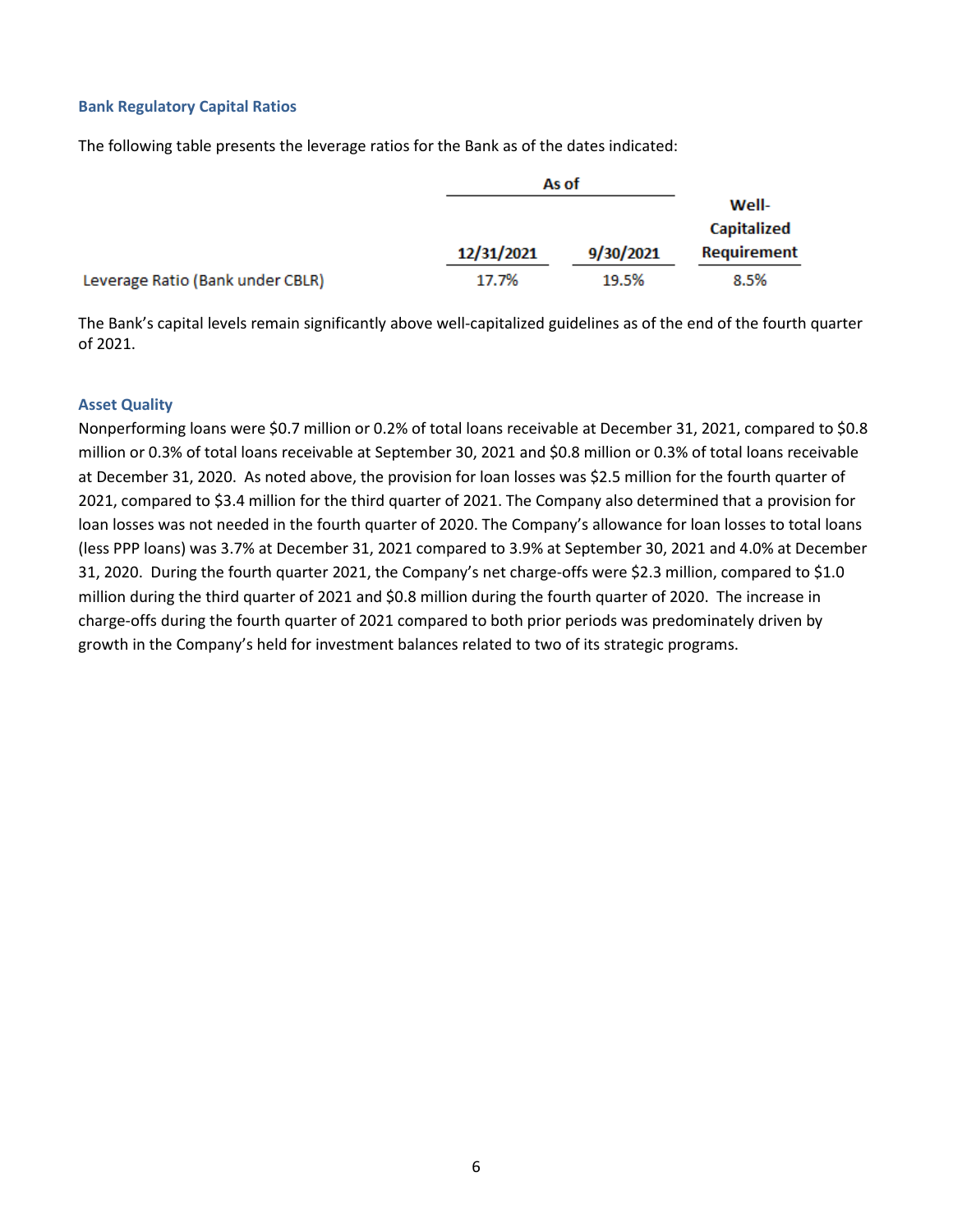The following table presents a summary of changes in the allowance for loan losses and asset quality ratios for the periods indicated:

|                                    | For the Three Months Ended |            |    |           |            |       |  |  |  |  |
|------------------------------------|----------------------------|------------|----|-----------|------------|-------|--|--|--|--|
| (\$s in thousands)                 |                            | 12/31/2021 |    | 9/30/2021 | 12/31/2020 |       |  |  |  |  |
| Allowance for Loan & Lease Losses: |                            |            |    |           |            |       |  |  |  |  |
| <b>Beginning Balance</b>           | \$                         | 9,640      | \$ | 7,239     | \$         | 7,028 |  |  |  |  |
| Provision                          |                            | 2,502      |    | 3,368     |            |       |  |  |  |  |
| <b>Charge offs</b>                 |                            |            |    |           |            |       |  |  |  |  |
| <b>SBA</b>                         |                            | (100)      |    |           |            | (17)  |  |  |  |  |
| Commercial, non real estate        |                            |            |    |           |            | (232) |  |  |  |  |
| Residential real estate            |                            |            |    |           |            |       |  |  |  |  |
| <b>Strategic Program loans</b>     |                            | (2, 379)   |    | (1, 106)  |            | (628) |  |  |  |  |
| Commercial real estate             |                            |            |    |           |            |       |  |  |  |  |
| Consumer                           |                            |            |    |           |            | (11)  |  |  |  |  |
| <b>Recoveries</b>                  |                            |            |    |           |            |       |  |  |  |  |
| <b>SBA</b>                         |                            | 4          |    | 30        |            |       |  |  |  |  |
| Commercial, non real estate        |                            | 11         |    | 10        |            |       |  |  |  |  |
| Residential real estate            |                            |            |    |           |            |       |  |  |  |  |
| <b>Strategic Program loans</b>     |                            | 177        |    | 99        |            | 58    |  |  |  |  |
| Commercial real estate             |                            |            |    |           |            | 1     |  |  |  |  |
| Consumer                           |                            |            |    |           |            |       |  |  |  |  |
| <b>Ending Balance</b>              | \$                         | 9,855      | \$ | 9,640     | \$         | 6,199 |  |  |  |  |

| As of and For the Three Months Ended<br><b>Asset Quality Ratios</b> |    |            |    |           |            |      |  |  |  |  |  |
|---------------------------------------------------------------------|----|------------|----|-----------|------------|------|--|--|--|--|--|
| (\$s in thousands, annualized ratios)                               |    | 12/31/2021 |    | 9/30/2021 | 12/31/2020 |      |  |  |  |  |  |
| Nonperforming loans                                                 | \$ | 657        | \$ | 757       | \$         | 831  |  |  |  |  |  |
| Nonperforming loans to total loans                                  |    | 0.2%       |    | 0.3%      |            | 0.3% |  |  |  |  |  |
| Net charge offs to average loans                                    |    | 3.2%       |    | 1.6%      |            | 1.2% |  |  |  |  |  |
| Allowance for loan losses to loans held for                         |    |            |    |           |            |      |  |  |  |  |  |
| investment                                                          |    | 4.8%       |    | 5.2%      |            | 2.6% |  |  |  |  |  |
| Allowance for loan losses to total loans                            |    | 3.7%       |    | 3.9%      |            | 2.4% |  |  |  |  |  |
| Allowance for loan losses to total loans (less PPP                  |    |            |    |           |            |      |  |  |  |  |  |
| loans)                                                              |    | 3.7%       |    | 3.9%      |            | 4.0% |  |  |  |  |  |
| Net charge-offs                                                     | s  | 2.287      | s  | 967       | s          | 829  |  |  |  |  |  |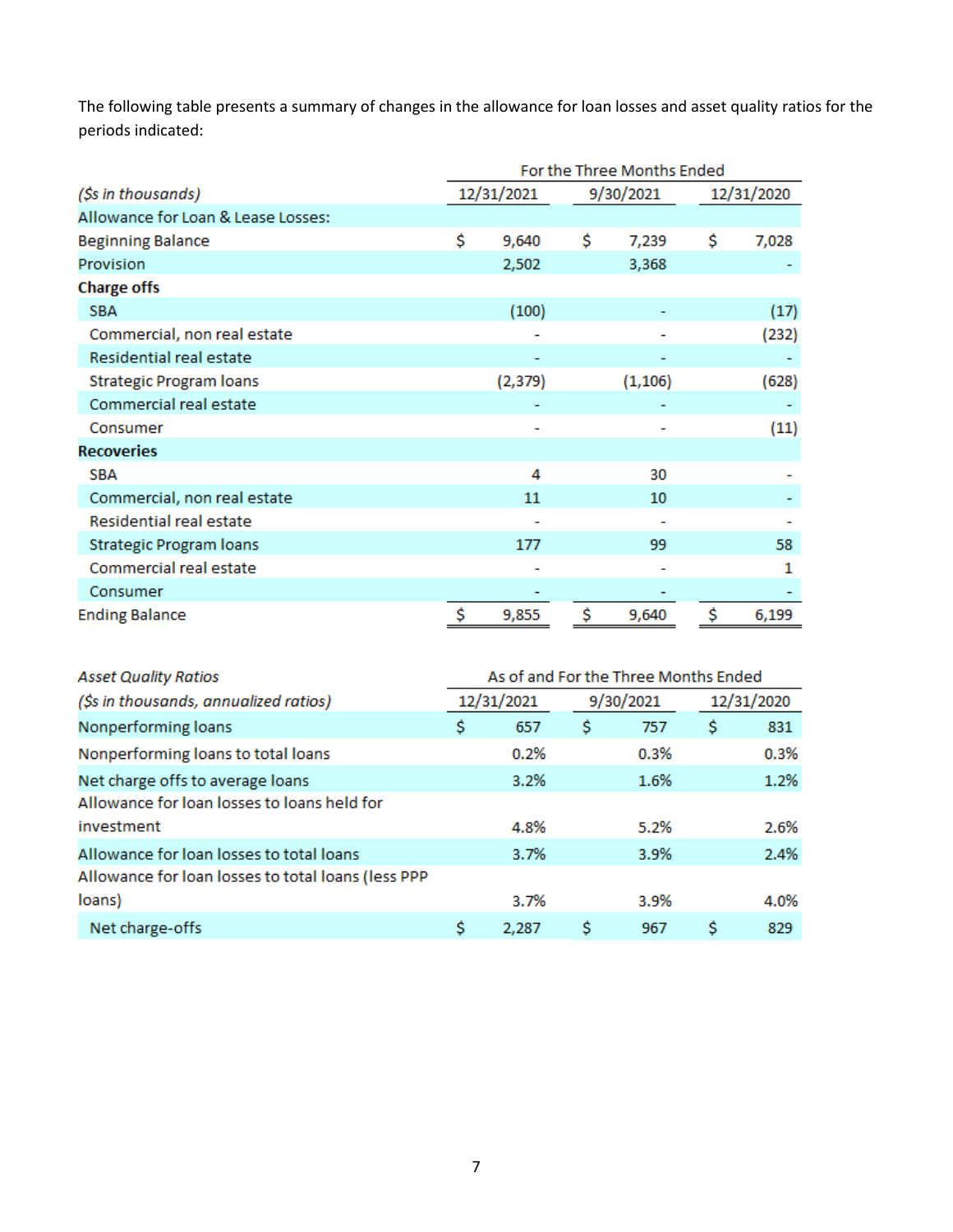#### **Webcast and Conference Call Information**

FinWise will host a conference call today at 5:00 PM ET to discuss its financial results for the fourth quarter of 2021. A simultaneous audio webcast of the conference call will be available on the Company's investor relations section of the website at https://viavid.webcasts.com/viewer/event.jsp?ei=1526843&tp\_key=5f9c7ab843

The dial-in number for the conference call is (877) 423-9813 (toll-free) or (201) 689-8573 (international). Please dial the number 10 minutes prior to the scheduled start time.

A webcast replay of the call will be available on the Company's website at https://finwisebank.gcs-web.com for six months following the call.

#### **Website Information**

The Company intends to use its website, www.finwisebancorp.com, as a means of disclosing material non-public information and for complying with its disclosure obligations under Regulation FD. Such disclosures will be included in the Company's website's Investor Relations section. Accordingly, investors should monitor the Investor Relations portion of the Company's website, in addition to following its press releases, SEC filings, public conference calls, and webcasts. To subscribe to the Company's e-mail alert service, please click the "Email Alerts" link in the Investor Relations section of its website and submit your email address. The information contained in, or that may be accessed through, the Company's website is not incorporated by reference into or a part of this document or any other report or document it files with or furnishes to the SEC, and any references to the Company's website are intended to be inactive textual references only.

#### **About FinWise Bancorp**

FinWise Bancorp is a Utah bank holding company headquartered in Murray, Utah. FinWise operates through its wholly-owned subsidiary, FinWise Bank, a Utah state-chartered non-member bank. FinWise currently operates one full-service banking location in Sandy, Utah and a loan production office in Rockville Centre, New York. FinWise is a nationwide lender to and takes deposits from consumers and small businesses. Learn more at www.finwisebancorp.com.

#### **Contacts**

investors@finwisebank.com

media@finwisebank.com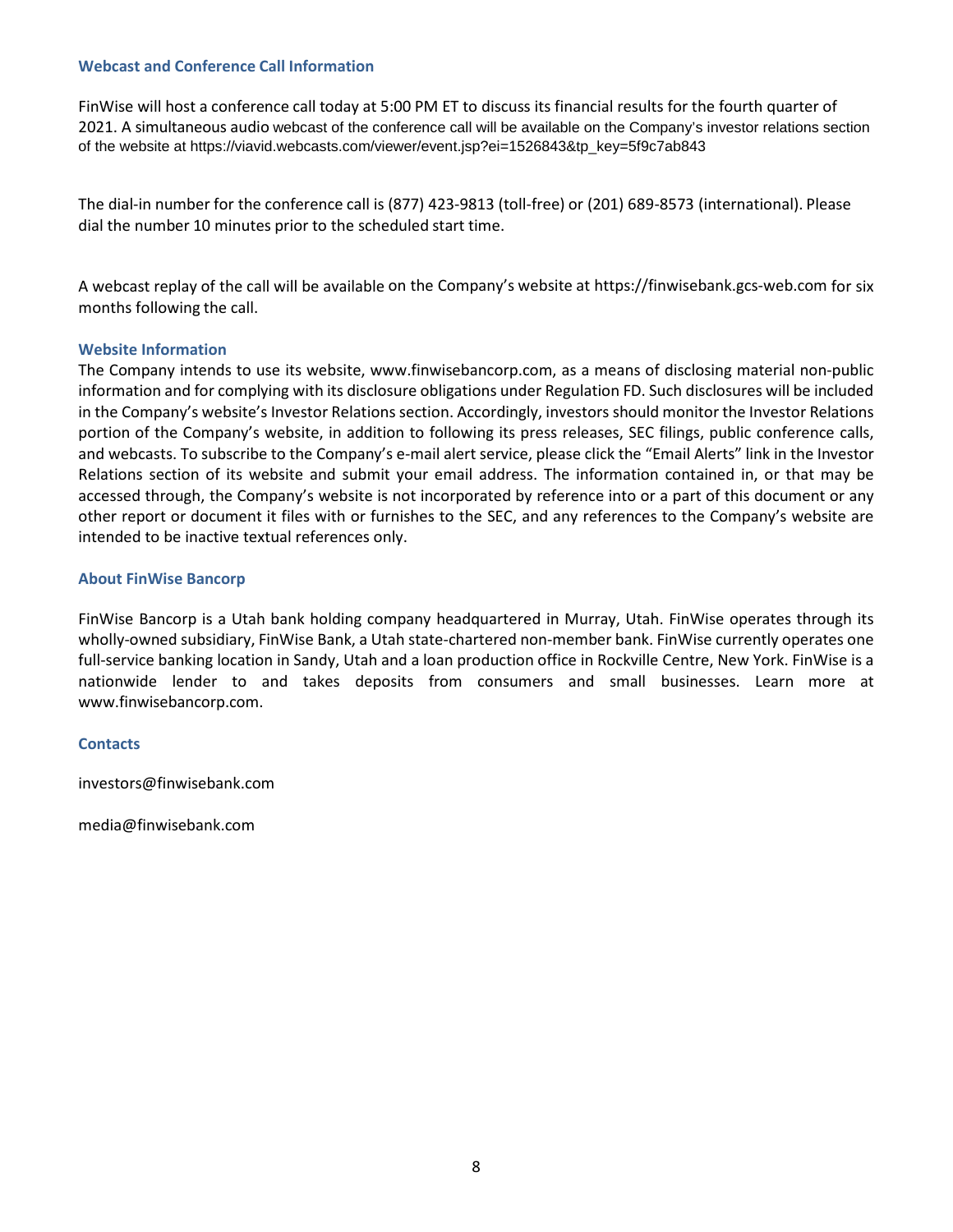#### **"Safe Harbor" Statement Under the Private Securities Litigation Reform Act of 1995**

This release contains forward-looking statements made pursuant to the safe harbor provisions of the Private Securities Litigation Reform Act of 1995. These forward-looking statements reflect the Company's current views with respect to, among other things, future events and its financial performance. These statements are often, but not always, made through the use of words or phrases such as "may," "might," "should," "could," "predict," "potential," "believe," "will likely result," "expect," "continue," "will," "anticipate," "seek," "estimate," "intend," "plan," "project," "projection," "forecast," "budget," "goal," "target," "would," "aim" and "outlook," or the negative version of those words or other comparable words or phrases of a future or forward-looking nature. These forward-looking statements are not historical facts, and are based on current expectations, estimates and projections about the Company's industry and management's beliefs and certain assumptions made by management, many of which, by their nature, are inherently uncertain and beyond the Company's control. The inclusion of these forward-looking statements should not be regarded as a representation by the Company or any other person that such expectations, estimates and projections will be achieved. Accordingly, the Company cautions you that any such forward-looking statements are not guarantees of future performance and are subject to risks, assumptions and uncertainties that are difficult to predict. Although the Company believes that the expectations reflected in these forward-looking statements are reasonable as of the date made, actual results may prove to be materially different from the results expressed or implied by the forward-looking statements.

There are or will be important factors that could cause the Company's actual results to differ materially from those indicated in these forward-looking statements, including, but not limited to, the following:

- conditions relating to the Covid-19 pandemic, including the severity and duration of the associated economic slowdown either nationally or in the Company's market areas, and the response of governmental authorities to the Covid-19 pandemic and the Company's participation in Covid-19-related government programs such as the PPP;
- system failure or cybersecurity breaches of the Company's network security;
- the success of the financial technology industry, the development and acceptance of which is subject to a high degree of uncertainty, as well as the continued evolution of the regulation of this industry;
- the Company's ability to keep pace with rapid technological changes in the industry or implement new technology effectively;
- the Company's reliance on third-party service providers for core systems support, informational website hosting, internet services, online account opening and other processing services;
- general economic conditions, either nationally or in the Company's market areas (including interest rate environment, government economic and monetary policies, the strength of global financial markets and inflation and deflation), that impact the financial services industry and/or the Company's business;
- increased competition in the financial services industry, particularly from regional and national institutions and other companies that offer banking services;
- the Company's ability to measure and manage its credit risk effectively and the potential deterioration of the business and economic conditions in the Company's primary market areas;
- the adequacy of the Company's risk management framework;
- the adequacy of the Company's allowance for loan losses;
- the financial soundness of other financial institutions;
- new lines of business or new products and services;
- changes in SBA rules, regulations and loan products, including specifically the Section 7(a) program, changes in SBA standard operating procedures or changes to the status of the Bank as an SBA Preferred Lender;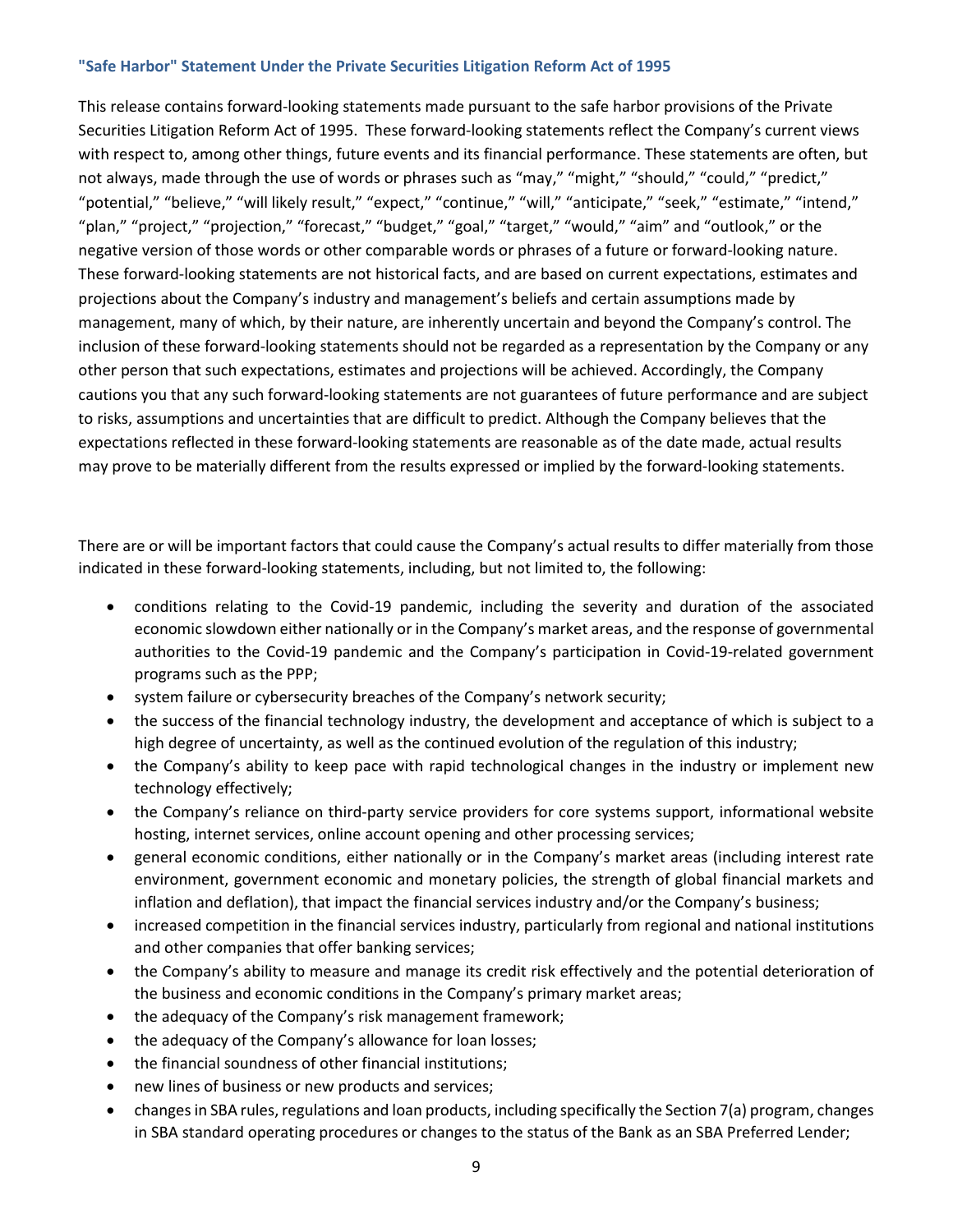- changes in the value of collateral securing the Company's loans;
- possible increases in the Company's levels of nonperforming assets;
- potential losses from loan defaults and nonperformance on loans;
- the Company's ability to protect its intellectual property and the risks it faces with respect to claims and litigation initiated against the Company;
- the inability of small- and medium-sized businesses to whom the Company lends to weather adverse business conditions and repay loans;
- the Company's ability to implement aspects of its growth strategy and to sustain its historic rate of growth;
- the Company's ability to continue to originate, sell and retain loans, including through its Strategic Programs;
- the concentration of the Company's lending and depositor relationships through Strategic Programs in the financial technology industry generally;
- the Company's ability to attract additional merchants and retain and grow its existing merchant relationships;
- interest rate risk associated with the Company's business, including sensitivity of its interest earning assets and interest-bearing liabilities to interest rates, and the impact to its earnings from changes in interest rates;
- the effectiveness of the Company's internal control over financial reporting and its ability to remediate any future material weakness in its internal control over financial reporting;
- potential exposure to fraud, negligence, computer theft and cyber-crime and other disruptions in the Company's computer systems relating to its development and use of new technology platforms;
- the Company's dependence on its management team and changes in management composition;
- the sufficiency of the Company's capital, including sources of capital and the extent to which it may be required to raise additional capital to meet its goals;
- compliance with laws and regulations, supervisory actions, the Dodd-Frank Act, the Regulatory Relief Act, capital requirements, the Bank Secrecy Act, anti-money laundering laws, predatory lending laws, and other statutes and regulations;
- changes in the laws, rules, regulations, interpretations or policies relating to financial institutions, accounting, tax, trade, monetary and fiscal matters;
- the Company's ability to maintain a strong core deposit base or other low-cost funding sources;
- results of examinations of the Company by the Company's regulators, including the possibility that its regulators may, among other things, require the Company to increase its allowance for loan losses or to write-down assets;
- the Company's involvement from time to time in legal proceedings, examinations and remedial actions by regulators;
- further government intervention in the U.S. financial system;
- the ability of the Company's Strategic Program service providers to comply with regulatory regimes, including laws and regulations applicable to consumer credit transactions, and the Company's ability to adequately oversee and monitor its Strategic Program service providers;
- the Company's ability to maintain and grow its relationships with its Strategic Program service providers;
- natural disasters and adverse weather, acts of terrorism, pandemics, an outbreak of hostilities or other international or domestic calamities, and other matters beyond the Company's control;
- future equity and debt issuances; and
- other factors listed from time to time in the Company's filings with the Securities and Exchange Commission, including, without limitation, its Registration Statement on Form S-1, as amended (File No. 333-257929) and subsequent reports on Form 10-K, Form 10-Q and Form 8-K.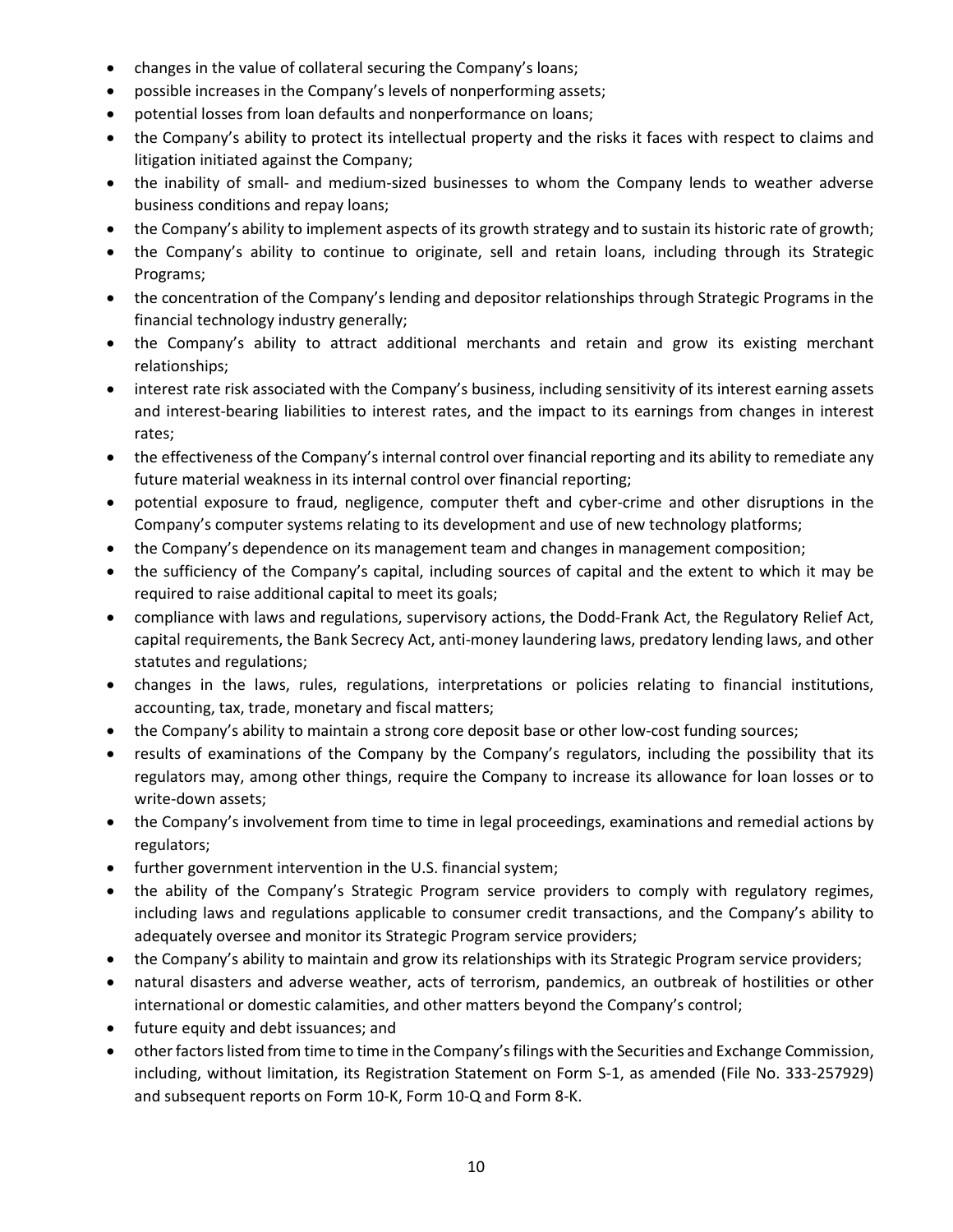The foregoing factors should not be construed as exhaustive. If one or more events related to these or other risks or uncertainties materialize, or if the Company's underlying assumptions prove to be incorrect, actual results may differ materially from its forward-looking statements. Accordingly, you should not place undue reliance on any such forward-looking statements. Any forward-looking statement speaks only as of the date of this release, and the Company does not undertake any obligation to publicly update or review any forward-looking statement, whether because of new information, future developments or otherwise, except as required by law. New risks and uncertainties may emerge from time to time, and it is not possible for the Company to predict their occurrence. In addition, the Company cannot assess the impact of each risk and uncertainty on its business or the extent to which any risk or uncertainty, or combination of risks and uncertainties, may cause actual results to differ materially from those contained in any forward-looking statements.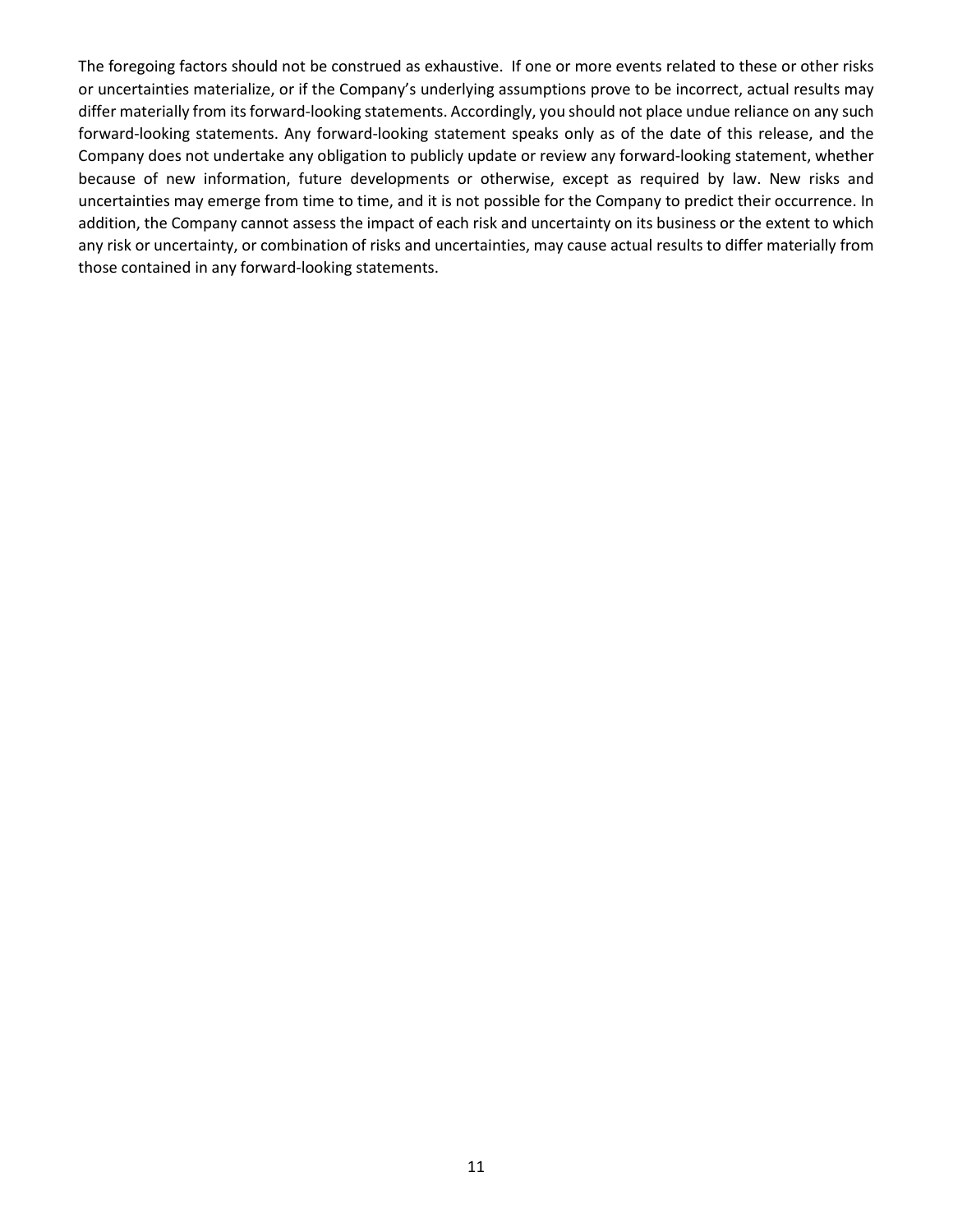# **CONDENSED CONSOLIDATED STATEMENTS OF FINANCIAL CONDITION**

**(\$s in thousands; unaudited)** 

|                                                                       | As of         |              |              |  |  |  |  |  |
|-----------------------------------------------------------------------|---------------|--------------|--------------|--|--|--|--|--|
| (\$s in thousands)                                                    | 12/31/2021    | 9/30/2021    | 12/31/2020   |  |  |  |  |  |
| ASSETS                                                                |               |              |              |  |  |  |  |  |
| Cash and cash equivalents                                             |               |              |              |  |  |  |  |  |
| Cash and due from banks                                               | \$<br>411     | \$<br>410    | \$<br>405    |  |  |  |  |  |
| Interest bearing deposits                                             | 85,343        | 67,696       | 46,978       |  |  |  |  |  |
| <b>Total cash and cash equivalents</b>                                | 85,754        | 68,106       | 47,383       |  |  |  |  |  |
| Investment securities held-to-maturity, at cost                       | 11,423        | 4,414        | 1,809        |  |  |  |  |  |
| Investment in Federal Home Loan Bank (FHLB) stock, at cost            | 378           | 377          | 205          |  |  |  |  |  |
| Loans receivable, net                                                 | 198,102       | 178,748      | 232,074      |  |  |  |  |  |
| Strategic Program Ioans held-for-sale, at lower of cost or fair value | 60,748        | 62,702       | 20,948       |  |  |  |  |  |
| Premises and equipment, net                                           | 3,285         | 2,484        | 1,264        |  |  |  |  |  |
| Accrued interest receivable                                           | 1,548         | 1,297        | 1,629        |  |  |  |  |  |
| Deferred taxes, net                                                   | 1,823         | 1,597        | 452          |  |  |  |  |  |
| SBA servicing asset, net                                              | 3,938         | 4,368        | 2,415        |  |  |  |  |  |
| Investment in Business Funding Group (BFG), at fair value             | 5,900         | 5,241        | 3,770        |  |  |  |  |  |
| Investment in FinWise Investments, LLC                                | 80            |              |              |  |  |  |  |  |
| Other assets                                                          | 7,235         | 8,982        | 5,566        |  |  |  |  |  |
| <b>Total assets</b>                                                   | Ŝ<br>380,214  | s<br>338,316 | S<br>317,515 |  |  |  |  |  |
|                                                                       |               |              |              |  |  |  |  |  |
| LIABILITIES AND SHAREHOLDERS' EQUITY                                  |               |              |              |  |  |  |  |  |
| Liabilities                                                           |               |              |              |  |  |  |  |  |
| Deposits                                                              |               |              |              |  |  |  |  |  |
| Noninterest bearing                                                   | Ŝ.<br>110,548 | s<br>109,459 | \$<br>88,067 |  |  |  |  |  |
| Interest bearing                                                      | 141,344       | 143,577      | 76,409       |  |  |  |  |  |
| <b>Total deposits</b>                                                 | 251,892       | 253,036      | 164,476      |  |  |  |  |  |
| Accrued interest payable                                              | 48            | 43           | 195          |  |  |  |  |  |
| Income taxes payable, net                                             | 233           | 823          | 709          |  |  |  |  |  |
| <b>PPP Liquidity Facility</b>                                         | 1,050         | 2,259        | 101,007      |  |  |  |  |  |
| Other liabilities                                                     | 11,549        | 13,017       | 5,256        |  |  |  |  |  |
| <b>Total liabilities</b>                                              | 264,772       | 269,178      | 271,643      |  |  |  |  |  |
|                                                                       |               |              |              |  |  |  |  |  |
| <b>Shareholders' equity</b>                                           |               |              |              |  |  |  |  |  |
| Common stock                                                          | 13            | 9            | 9            |  |  |  |  |  |
| Additional paid-in-capital                                            | 54,836        | 18,647       | 16,853       |  |  |  |  |  |
| Retained earnings                                                     | 60,593        | 50,482       | 29,010       |  |  |  |  |  |
| <b>Total shareholders' equity</b>                                     | 115,442       | 69,138       | 45,872       |  |  |  |  |  |
| Total liabilities and shareholders' equity                            | Ŝ<br>380,214  | S<br>338,316 | s<br>317,515 |  |  |  |  |  |
|                                                                       |               |              |              |  |  |  |  |  |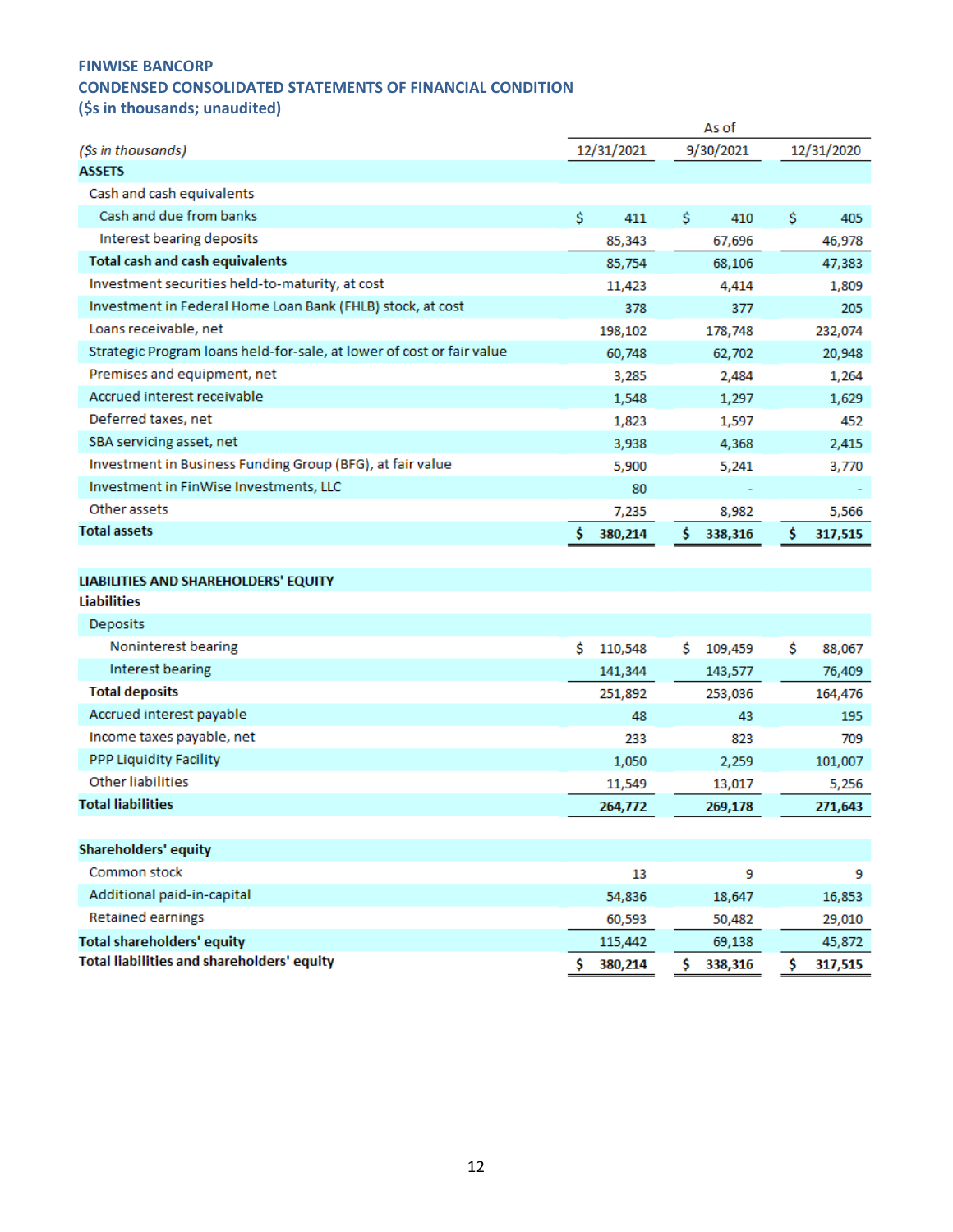## **FINWISE BANCORP CONDENSED CONSOLIDATED STATEMENTS OF INCOME (\$s in thousands, except per share amounts; unaudited)**

|                                                     |    |            | For the Three Months Ended |           |           |            |  |  |
|-----------------------------------------------------|----|------------|----------------------------|-----------|-----------|------------|--|--|
| (\$s in thousands, except per share amounts)        |    | 12/31/2021 |                            | 9/30/2021 |           | 12/31/2020 |  |  |
| <b>Interest income</b>                              |    |            |                            |           |           |            |  |  |
| Interest and fees on loans                          | Ś  | 15,500     | \$                         | 13,726    | \$        | 8,548      |  |  |
| Interest on securities                              |    | 28         |                            | 7         |           | 9          |  |  |
| Other interest income                               |    | 25         |                            | 16        |           | 8          |  |  |
| Total interest income                               |    | 15,553     |                            | 13,749    |           | 8,565      |  |  |
|                                                     |    |            |                            |           |           |            |  |  |
| <b>Interest expense</b>                             |    |            |                            |           |           |            |  |  |
| Interest on deposits                                |    | 279        |                            | 271       |           | 331        |  |  |
| Interest on PPP Liquidity Facility                  |    | 2          |                            | 8         |           | 73         |  |  |
| Total interest expense                              |    | 281        |                            | 279       |           | 404        |  |  |
| <b>Net interest income</b>                          |    | 15,272     |                            | 13,470    |           | 8,161      |  |  |
|                                                     |    |            |                            |           |           |            |  |  |
| Provision for loan losses                           |    | 2,503      |                            | 3,367     |           |            |  |  |
| Net interest income after provision for loan losses |    | 12,769     |                            | 10,103    |           | 8,161      |  |  |
|                                                     |    |            |                            |           |           |            |  |  |
| <b>Non-interest income</b>                          |    |            |                            |           |           |            |  |  |
| <b>Strategic Program fees</b>                       |    | 6,082      |                            | 4,982     |           | 2,713      |  |  |
| Gain on sale of loans                               |    | 1,813      |                            | 2,876     |           | 289        |  |  |
| SBA loan servicing fees                             |    | 356        |                            | 337       |           | 283        |  |  |
| Change in fair value on investment in BFG           |    | 864        |                            | 266       |           | 137        |  |  |
| Other miscellaneous income                          |    | 14         |                            | 14        |           | 10         |  |  |
| Total non-interest income                           |    | 9,129      |                            | 8,475     |           | 3,432      |  |  |
|                                                     |    |            |                            |           |           |            |  |  |
| Non-interest expense                                |    |            |                            |           |           |            |  |  |
| Salaries and employee benefits                      |    | 6,052      |                            | 5,930     | 4,499     |            |  |  |
| Occupancy and equipment expenses                    |    | 208        |                            | 205       |           | 181        |  |  |
| Impairment of SBA servicing asset                   |    | 800        |                            |           |           |            |  |  |
| Other operating expenses                            |    | 1,311      |                            | 1,263     |           | 977        |  |  |
| Total non-interest expense                          |    | 8,371      |                            | 7,398     |           | 5,657      |  |  |
| Income before income tax expense                    |    | 13,527     |                            | 11,180    |           | 5,936      |  |  |
|                                                     |    |            |                            |           |           |            |  |  |
| Provision for income taxes                          |    | 3,416      |                            | 2,738     |           | 1,320      |  |  |
| <b>Net income</b>                                   | \$ | 10,111     | \$                         | 8,442     | \$        | 4,616      |  |  |
|                                                     |    |            |                            |           |           |            |  |  |
| Earnings per share, basic                           | \$ | 0.95       | \$                         | 0.97      | \$        | 0.53       |  |  |
| Earnings per share, diluted                         | \$ | 0.90       | \$                         | 0.90      | \$        | 0.53       |  |  |
|                                                     |    |            |                            |           |           |            |  |  |
| Weighted average shares outstanding, basic          |    | 10,169,005 |                            | 8,255,953 |           | 8,035,778  |  |  |
| Weighted average shares outstanding, diluted        |    | 10,818,984 |                            | 8,847,606 | 8,081,470 |            |  |  |
| Shares outstanding at end of period                 |    | 12,772,010 |                            | 8,746,110 | 8,660,334 |            |  |  |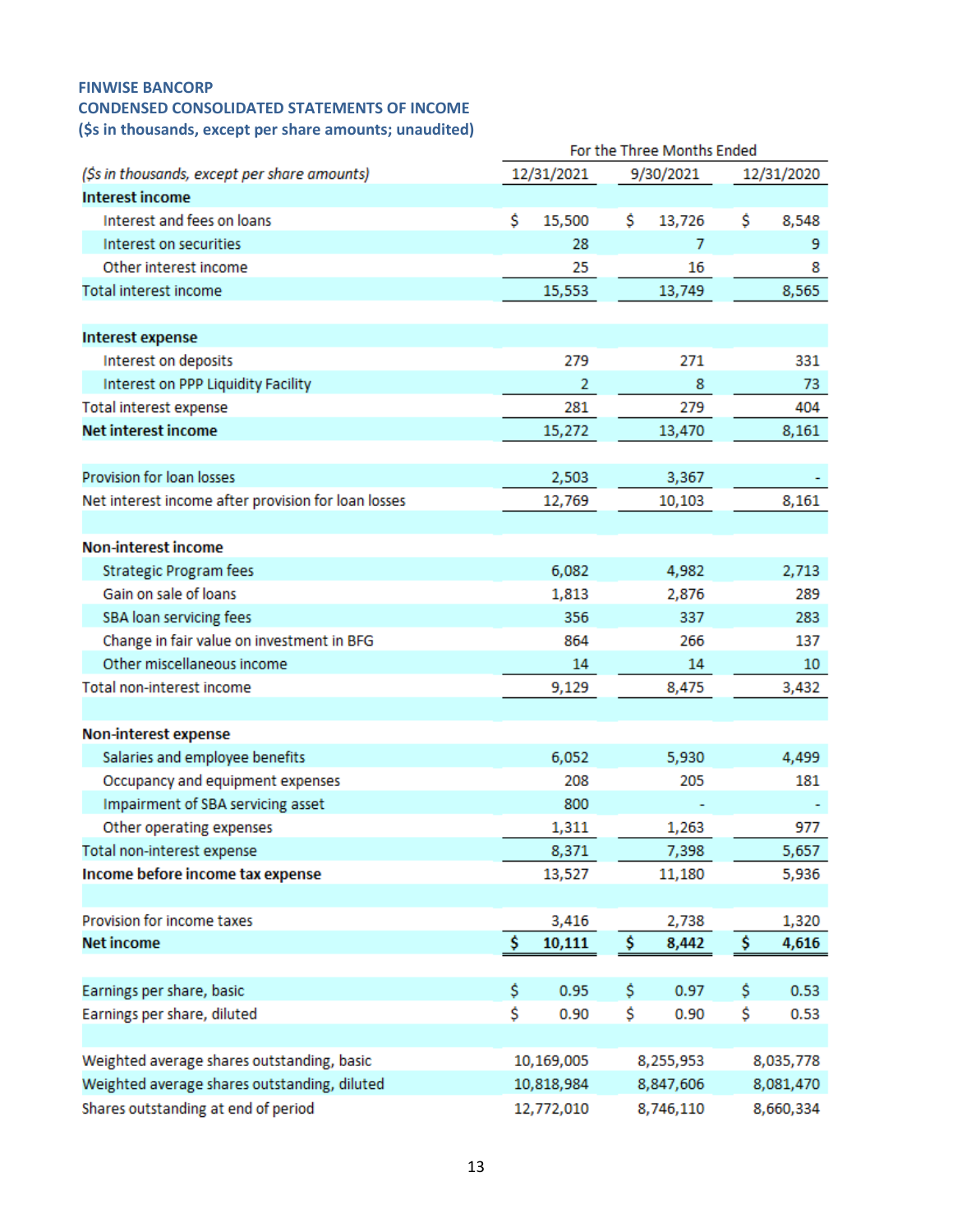### **CONDENSED CONSOLIDATED STATEMENTS OF INCOME**

**(\$s in thousands, except per share amounts; unaudited)** 

| (3) in thousands, except per share amounts, unaddited) | For the Years Ended |            |    |            |  |  |  |
|--------------------------------------------------------|---------------------|------------|----|------------|--|--|--|
| (\$s in thousands, except per share amounts)           |                     | 12/31/2021 |    | 12/31/2020 |  |  |  |
| <b>Interest income</b>                                 |                     |            |    |            |  |  |  |
| Interest and fees on loans                             | Ś                   | 49,135     | \$ | 29,271     |  |  |  |
| Interest on securities                                 |                     | 47         |    | 34         |  |  |  |
| Other interest income                                  |                     | 61         |    | 201        |  |  |  |
| Total interest income                                  |                     | 49,243     |    | 29,506     |  |  |  |
| <b>Interest expense</b>                                |                     |            |    |            |  |  |  |
| Interest on deposits                                   |                     | 1,138      |    | 1,583      |  |  |  |
| Interest on PPP Liquidity Facility                     |                     | 127        |    | 173        |  |  |  |
| Total interest expense                                 |                     | 1,265      |    | 1,756      |  |  |  |
| <b>Net interest income</b>                             |                     | 47,978     |    | 27,750     |  |  |  |
| Provision for loan losses                              |                     | 8,039      |    | 5,234      |  |  |  |
| Net interest income after provision for loan losses    |                     | 39,939     |    | 22,516     |  |  |  |
| <b>Non-interest income</b>                             |                     |            |    |            |  |  |  |
| <b>Strategic Program fees</b>                          |                     | 17,959     |    | 9,591      |  |  |  |
| Gain on sale of loans                                  |                     | 9,689      |    | 2,849      |  |  |  |
| SBA loan servicing fees                                |                     | 1,156      |    | 1,028      |  |  |  |
| Change in fair value on investment in BFG              |                     | 2,991      |    | 856        |  |  |  |
| Other miscellaneous income                             |                     | 49         |    | 49         |  |  |  |
| Total non-interest income                              |                     | 31,844     |    | 14,373     |  |  |  |
| Non-interest expense                                   |                     |            |    |            |  |  |  |
| Salaries and employee benefits                         |                     | 22,365     |    | 16,835     |  |  |  |
| Occupancy and equipment expenses                       |                     | 810        |    | 694        |  |  |  |
| Impairment of SBA servicing asset                      |                     | 800        |    |            |  |  |  |
| Loss on investment in BFG                              |                     |            |    | 50         |  |  |  |
| Other operating expenses                               |                     | 5,536      |    | 4,170      |  |  |  |
| Total non-interest expense                             |                     | 29,511     |    | 21,749     |  |  |  |
| Income before income tax expense                       |                     | 42,272     |    | 15,140     |  |  |  |
| Provision for income taxes                             |                     | 10,689     |    | 3,942      |  |  |  |
| <b>Net income</b>                                      | \$                  | 31,583     | \$ | 11,198     |  |  |  |
| Earnings per share, basic                              | \$                  | 3.44       | Ś  | 1.29       |  |  |  |
| Earnings per share, diluted                            | \$.                 | 3.27       | \$ | 1.28       |  |  |  |
| Weighted average shares outstanding, basic             |                     | 8,669,724  |    | 8,025,390  |  |  |  |
| Weighted average shares outstanding, diluted           |                     | 9,108,163  |    | 8,069,634  |  |  |  |
| Shares outstanding at end of period                    |                     | 12,772,010 |    | 8,660,334  |  |  |  |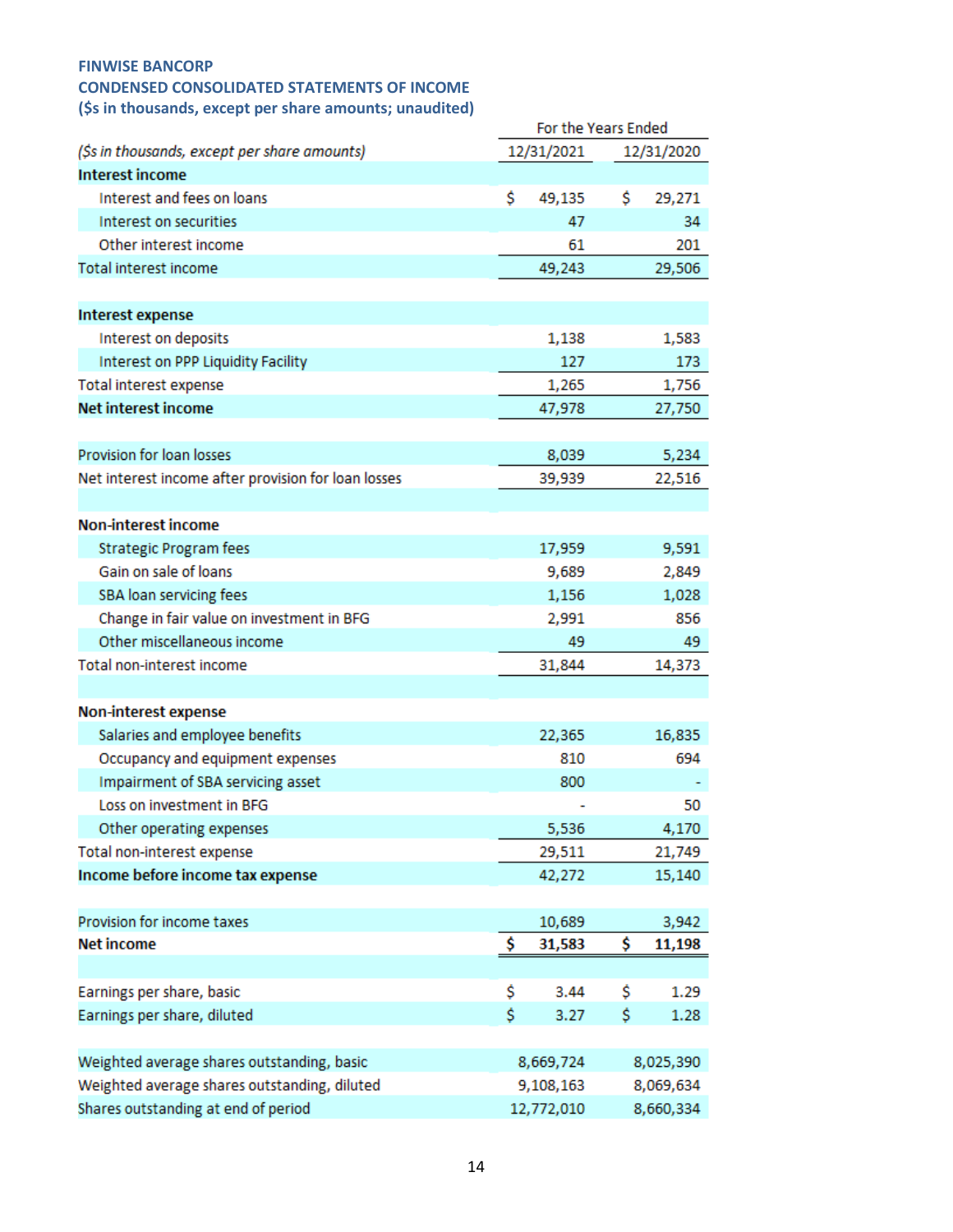## **FINWISE BANCORP AVERAGE BALANCES, YIELDS, AND RATES - QUARTERLY (\$s in thousands; unaudited)**

|                                              | For the Three Months Ended |                |    |                |  |            | For the Three Months Ended |         |     |                         |  | For the Three Months Ended |    |                |    |                |            |
|----------------------------------------------|----------------------------|----------------|----|----------------|--|------------|----------------------------|---------|-----|-------------------------|--|----------------------------|----|----------------|----|----------------|------------|
|                                              |                            |                |    | 12/31/2021     |  |            |                            |         |     | 9/30/2021               |  |                            |    |                |    | 12/31/2020     |            |
|                                              |                            | Average        |    |                |  | Average    |                            | Average |     |                         |  | Average                    |    | Average        |    |                | Average    |
| (\$s in thousands, annualized ratios)        |                            | <b>Balance</b> |    | Interest       |  | Yield/Rate |                            | Balance |     | <b>Interest</b>         |  | Yield/Rate                 |    | <b>Balance</b> |    | Interest       | Yield/Rate |
| Interest earning assets:                     |                            |                |    |                |  |            |                            |         |     |                         |  |                            |    |                |    |                |            |
| Federal Reserve, non-U.S. central            |                            |                |    |                |  |            |                            |         |     |                         |  |                            |    |                |    |                |            |
| banks and other banks                        | \$                         | 72,746         |    | 25             |  | 0.1%       | \$                         | 54,261  |     | 16                      |  | 0.1%                       | \$ | 40,155         |    | 8              | 0.1%       |
| <b>Investment securities</b>                 |                            | 8,078          |    | 28             |  | 1.4%       |                            | 1,689   |     | $\overline{7}$          |  | 1.7%                       |    | 1,887          |    | 9              | 1.9%       |
| Loans held for sale                          |                            | 87,156         |    | 7,553          |  | 34.7%      |                            | 65,273  |     | 6,293                   |  | 38.6%                      |    | 29,329         |    | 3,597          | 49.1%      |
| Loans held for investment                    |                            | 199,609        |    | 7,947          |  | 15.9%      |                            | 173,092 |     | 7,433                   |  | 17.2%                      |    | 241,600        |    | 4,951          | 8.2%       |
| Total interest earning assets                |                            | 367,589        |    | 15,553         |  | 16.9%      |                            | 294,315 |     | 13,749                  |  | 18.7%                      |    | 312,971        |    | 8,565          | 10.9%      |
| Less: allowance for loan losses              |                            | (9,450)        |    |                |  |            |                            | (8,083) |     |                         |  |                            |    | (6, 753)       |    |                |            |
| Non-interest earning assets                  |                            | 24,379         |    |                |  |            |                            | 18,822  |     |                         |  |                            |    | 9,222          |    |                |            |
| <b>Total assets</b>                          |                            | 382,518        |    |                |  |            | Ŝ.                         | 305,054 |     |                         |  |                            | s  | 315,440        |    |                |            |
|                                              |                            |                |    |                |  |            |                            |         |     |                         |  |                            |    |                |    |                |            |
| Interest bearing liabilities:                |                            |                |    |                |  |            |                            |         |     |                         |  |                            |    |                |    |                |            |
| Demand                                       | \$                         | 7,411          | \$ | 15             |  | 0.8%       | \$                         | 5,007   | \$  | 11                      |  | 0.9%                       | \$ | 6,226          | \$ | 15             | 1.0%       |
| <b>Savings</b>                               |                            | 7,573          |    | $\mathbf{1}$   |  | 0.1%       |                            | 8,818   |     | $\overline{\mathbf{3}}$ |  | 0.1%                       |    | 6.775          |    | $\overline{4}$ | 0.2%       |
| Money market accounts                        |                            | 28,859         |    | 21             |  | 0.3%       |                            | 22,274  |     | 21                      |  | 0.4%                       |    | 17,618         |    | 21             | 0.5%       |
| Certificates of deposit                      |                            | 104,135        |    | 242            |  | 0.9%       |                            | 76,127  |     | 236                     |  | 1.2%                       |    | 48,201         |    | 292            | 2.4%       |
| <b>Total deposits</b>                        |                            | 147,977        |    | 279            |  | 0.8%       |                            | 112,226 |     | 271                     |  | 1.0%                       |    | 78,820         |    | 331            | 1.7%       |
|                                              |                            |                |    |                |  |            |                            |         |     |                         |  |                            |    |                |    |                |            |
| Other borrowings                             |                            | 1,437          |    | $\overline{2}$ |  | 0.6%       |                            | 9,365   |     | 8                       |  | 0.3%                       |    | 82,016         |    | 73             | 0.4%       |
| Total interest bearing liabilities           |                            | 149,414        |    | 281            |  | 0.8%       |                            | 121,591 |     | 279                     |  | 0.9%                       |    | 160,836        |    | 404            | 1.0%       |
|                                              |                            |                |    |                |  |            |                            |         |     |                         |  |                            |    |                |    |                |            |
| Non-interest bearing deposits                |                            | 127,590        |    |                |  |            |                            | 107,342 |     |                         |  |                            |    | 106,735        |    |                |            |
| Non-interest bearing liabilities             |                            | 16,315         |    |                |  |            |                            | 13,076  |     |                         |  |                            |    | 5,411          |    |                |            |
| Shareholders' equity                         |                            | 89,199         |    |                |  |            |                            | 63,045  |     |                         |  |                            |    | 42,458         |    |                |            |
| Total liabilities and shareholders' equity   | Ŝ.                         | 382,518        |    |                |  |            | Ś                          | 305,054 |     |                         |  |                            | Ŝ  | 315,440        |    |                |            |
|                                              |                            |                |    |                |  |            |                            |         |     |                         |  |                            |    |                |    |                |            |
| Net interest income and interest rate spread |                            |                | Ŝ. | 15,272         |  | 16.2%      |                            |         | \$. | 13,470                  |  | 17.8%                      |    |                | \$ | 8,161          | 9.9%       |
| Net interest margin                          |                            |                |    |                |  | 16.6%      |                            |         |     |                         |  | 18.3%                      |    |                |    |                | 10.4%      |
| Ratio of average interest-earning assets     |                            |                |    |                |  |            |                            |         |     |                         |  |                            |    |                |    |                |            |
| to average interest- bearing liabilities     |                            |                |    |                |  | 246.0%     |                            |         |     |                         |  | 242.1%                     |    |                |    |                | 194.6%     |

Note: Average PPP loans for the three months ended December 31, 2021, September 30, 2021 and December 31, 2020 were \$1.5 million, \$8.8 million and \$122.7 million, respectively.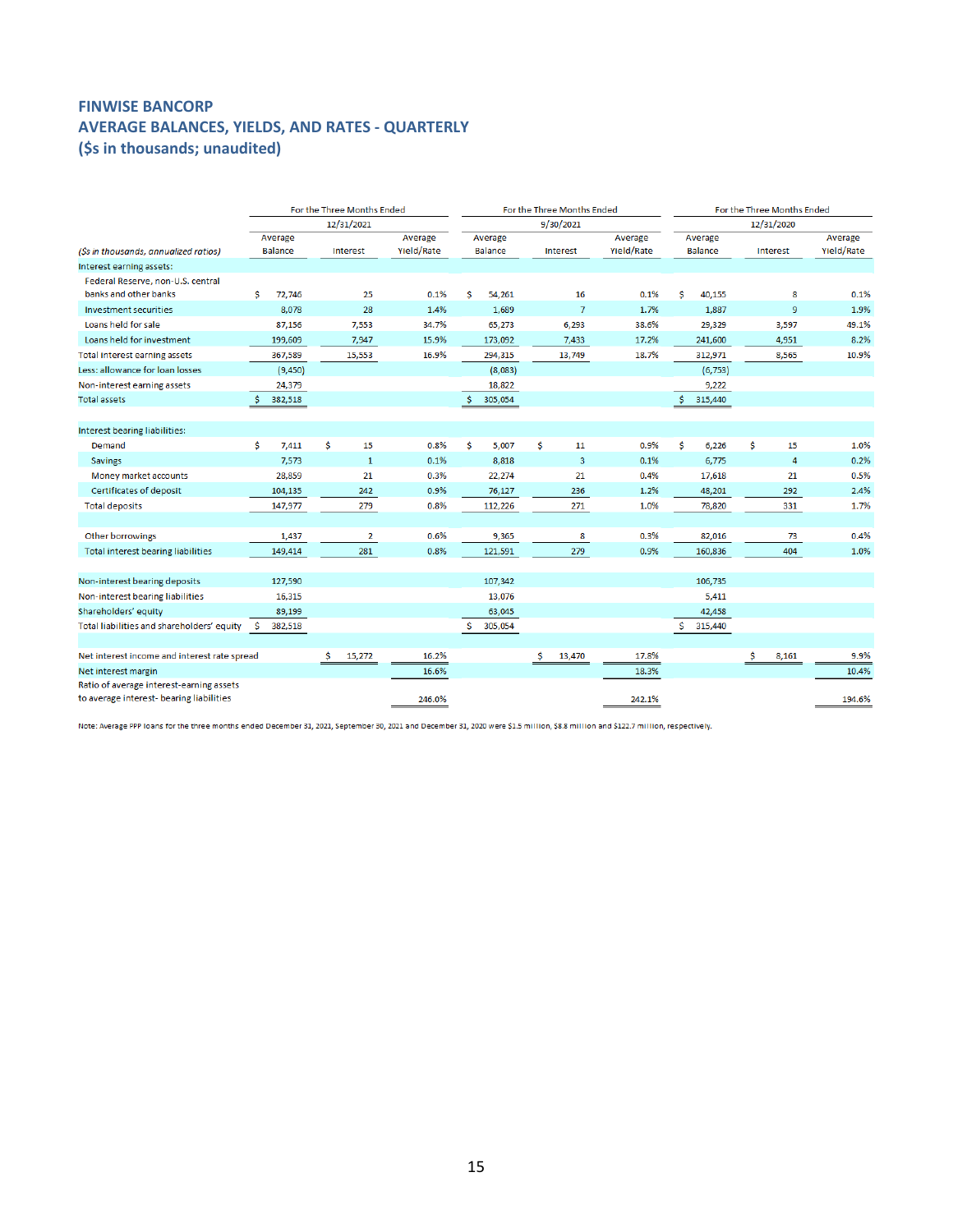### **FINWISE BANCORP AVERAGE BALANCES, YIELDS, AND RATES – YEAR-TO-DATE (\$s in thousands; unaudited)**

|                                              | For the Years Ended |    |            |            |    | For the Years Ended |    |            |            |  |  |
|----------------------------------------------|---------------------|----|------------|------------|----|---------------------|----|------------|------------|--|--|
|                                              |                     |    | 12/31/2021 |            |    |                     |    | 12/31/2020 |            |  |  |
|                                              | Average             |    |            | Average    |    | Average             |    |            | Average    |  |  |
| (\$s in thousands, annualized ratios)        | Balance             |    | Interest   | Yield/Rate |    | <b>Balance</b>      |    | Interest   | Yield/Rate |  |  |
| Interest earning assets:                     |                     |    |            |            |    |                     |    |            |            |  |  |
| Federal Reserve, non-U.S. central            |                     |    |            |            |    |                     |    |            |            |  |  |
| banks and other banks                        | Ś<br>55,960         |    | 61         | 0.1%       | Ś  | 43,892              |    | 201        | 0.5%       |  |  |
| Investment securities                        | 3,298               |    | 47         | 1.4%       |    | 1,622               |    | 34         | 2.1%       |  |  |
| Loans held for sale                          | 59,524              |    | 22,461     | 37.7%      |    | 20,154              |    | 10,560     | 52.4%      |  |  |
| Loans held for investment                    | 198,992             |    | 26,674     | 13.4%      |    | 187,314             |    | 18,711     | 10.0%      |  |  |
| Total interest earning assets                | 317,774             |    | 49,243     | 15.5%      |    | 252,982             |    | 29,506     | 11.7%      |  |  |
| Less: allowance for loan losses              | (7, 548)            |    |            |            |    | (6,706)             |    |            |            |  |  |
| Non-interest earning assets                  | 17,002              |    |            |            |    | 8,130               |    |            |            |  |  |
| <b>Total assets</b>                          | Ś<br>327,228        |    |            |            | Ś  | 254,406             |    |            |            |  |  |
|                                              |                     |    |            |            |    |                     |    |            |            |  |  |
| Interest bearing liabilities:                |                     |    |            |            |    |                     |    |            |            |  |  |
| Demand                                       | \$<br>6,060         | Ś  | 53         | 0.9%       | Ś. | 3,237               | Ś  | 62         | 1.9%       |  |  |
| <b>Savings</b>                               | 7,897               |    | 10         | 0.1%       |    | 6,234               |    | 16         | 0.3%       |  |  |
| Money market accounts                        | 21,964              |    | 75         | 0.3%       |    | 16,327              |    | 104        | 0.6%       |  |  |
| Certificates of deposit                      | 72,311              |    | 1,000      | 1.4%       |    | 57,496              |    | 1,401      | 2.4%       |  |  |
| <b>Total deposits</b>                        | 108,232             |    | 1,138      | 1.1%       |    | 83,294              |    | 1,583      | 1.9%       |  |  |
|                                              |                     |    |            |            |    |                     |    |            |            |  |  |
| Other borrowings                             | 36,363              |    | 127        | 0.3%       |    | 49,044              |    | 173        | 0.4%       |  |  |
| Total interest bearing liabilities           | 144,595             |    | 1,265      | 0.9%       |    | 132,338             |    | 1,756      | 1.3%       |  |  |
|                                              |                     |    |            |            |    |                     |    |            |            |  |  |
| Non-interest bearing deposits                | 107,481             |    |            |            |    | 80,537              |    |            |            |  |  |
| Non-interest bearing liabilities             | 11,392              |    |            |            |    | 3,941               |    |            |            |  |  |
| Shareholders' equity                         | 63,760              |    |            |            |    | 37,590              |    |            |            |  |  |
| Total liabilities and shareholders' equity   | 327,228<br>s        |    |            |            | \$ | 254,406             |    |            |            |  |  |
|                                              |                     |    |            |            |    |                     |    |            |            |  |  |
| Net interest income and interest rate spread |                     | \$ | 47,978     | 14.6%      |    |                     | \$ | 27,750     | 10.3%      |  |  |
| Net interest margin                          |                     |    |            | 15.1%      |    |                     |    |            | 11.0%      |  |  |
| Ratio of average interest-earning assets     |                     |    |            |            |    |                     |    |            |            |  |  |
| to average interest- bearing liabilities     |                     |    |            | 219.8%     |    |                     |    |            | 191.2%     |  |  |

Note: Average PPP loans for the years ended December 31, 2021 and December 31, 2020 were \$36.6 million and \$79.7 million, respectively.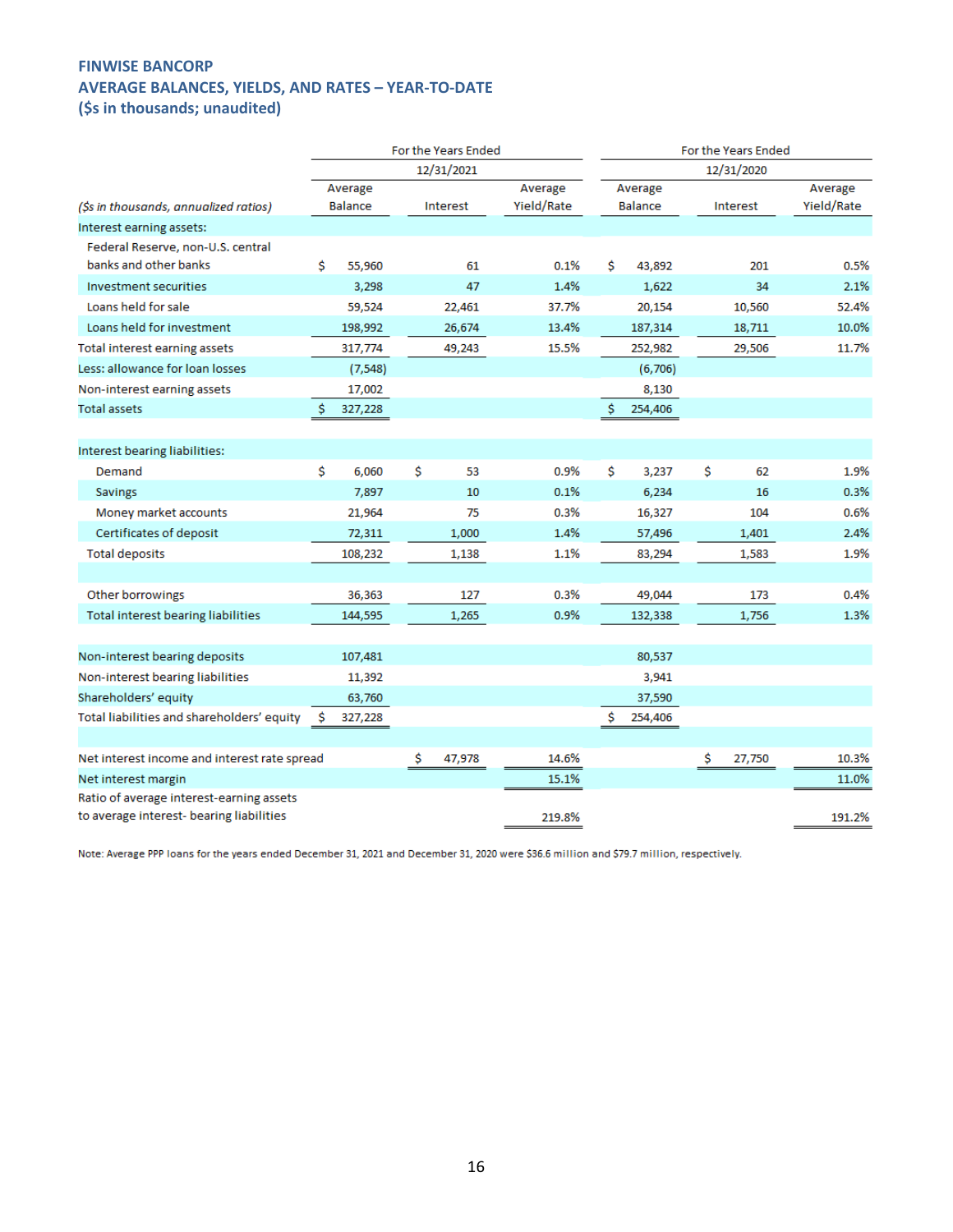## **SELECTED HISTORICAL CONSOLIDATED FINANCIAL AND OTHER DATA**

**(\$s in thousands, except per share amounts; unaudited)** 

|                                                                       | As of and for the Three Months Ended |             |    |             |    |            |
|-----------------------------------------------------------------------|--------------------------------------|-------------|----|-------------|----|------------|
| (Ss in thousands, except per share amounts, annualized ratios)        |                                      | 12/31/2021  |    | 9/30/2021   |    | 12/31/2020 |
| <b>Selected Loan Metrics</b>                                          |                                      |             |    |             |    |            |
| Amount of Ioans originated                                            |                                      | \$2,304,234 |    | \$1,822,942 |    | \$ 850,927 |
| <b>Selected Income Statement Data</b>                                 |                                      |             |    |             |    |            |
| Interest income                                                       | s.                                   | 15,553      | s  | 13,749      | s  | 8,565      |
| Interest expense                                                      |                                      | 281         |    | 279         |    | 404        |
| Net interest income                                                   |                                      | 15,272      |    | 13,470      |    | 8,161      |
| Provision for Ioan Iosses                                             |                                      | 2,503       |    | 3,367       |    |            |
| Net interest income after provision for loan losses                   |                                      | 12,769      |    | 10,103      |    | 8,161      |
| Non-interest income                                                   |                                      | 9,129       |    | 8,475       |    | 3,432      |
| Non-interest expense                                                  |                                      | 8,371       |    | 7,398       |    | 5,657      |
| Provision for income taxes                                            |                                      | 3,416       |    | 2,738       |    | 1,320      |
| Net income                                                            |                                      | 10,111      |    | 8,442       |    | 4,616      |
| Selected Balance Sheet Data                                           |                                      |             |    |             |    |            |
| <b>Total Assets</b>                                                   |                                      | \$ 380,214  |    | \$ 338,316  |    | \$ 317,515 |
| Cash and cash equivalents                                             |                                      | 85,754      |    | 68,106      |    | 47,383     |
| Investment securities held-to-maturity, at cost                       |                                      | 11,423      |    | 4,414       |    | 1,809      |
| Loans receivable, net                                                 |                                      | 198,102     |    | 178,748     |    | 232,074    |
| Strategic Program Ioans held-for-sale, at lower of cost or fair value |                                      | 60,748      |    | 62,702      |    | 20,948     |
| SBA servicing asset, net                                              |                                      | 3,938       |    | 4,368       |    | 2,415      |
| Investment in Business Funding Group, at fair value                   |                                      | 5,900       |    | 5,241       |    | 3,770      |
| Deposits                                                              |                                      | 251,892     |    | 253,036     |    | 164,476    |
| <b>PPP Liquidity Facility</b>                                         |                                      | 1,050       |    | 2,259       |    | 101,007    |
| Total shareholders' equity                                            |                                      | 115,442     |    | 69,138      |    | 45,872     |
| Tangible shareholders' equity <sup>(1)</sup>                          |                                      | 115,442     |    | 69,138      |    | 45,872     |
| <b>Share and Per Share Data</b>                                       |                                      |             |    |             |    |            |
| Earnings per share - basic                                            | \$                                   | 0.95        | s  | 0.97        | s  | 0.53       |
| Earnings per share - diluted                                          | \$                                   | 0.90        | s  | 0.90        | s  | 0.53       |
| Book value per share                                                  | \$                                   | 9.04        | \$ | 7.91        | \$ | 5.30       |
| Tangible book value per share                                         | \$                                   | 9.04        | Ś  | 7.91        | S  | 5.30       |
| Weighted avg outstanding shares - basic                               |                                      | 10,169,005  |    | 8,255,953   |    | 8,035,778  |
| Weighted avg outstanding shares - diluted                             |                                      | 10,818,984  |    | 8,847,606   |    | 8,081,470  |
| Shares outstanding at end of period                                   |                                      | 12,772,010  |    | 8,746,110   |    | 8,660,334  |
| <b>Asset Quality Ratios</b>                                           |                                      |             |    |             |    |            |
| Nonperforming loans to total loans                                    |                                      | 0.2%        |    | 0.3%        |    | 0.3%       |
| Net charge offs to average loans                                      |                                      | 3.2%        |    | 1.6%        |    | 1.2%       |
| Allowance for loan losses to loans held for investment                |                                      | 4.8%        |    | 5.2%        |    | 2.6%       |
| Allowance for loan losses to total loans                              |                                      | 3.7%        |    | 3.9%        |    | 2.4%       |
| Allowance for loan losses to total loans (less PPP loans)             |                                      | 3.7%        |    | 3.9%        |    | 4.0%       |
| <b>Capital Ratios</b>                                                 |                                      |             |    |             |    |            |
| Total shareholders' equity to total assets                            |                                      | 30.4%       |    | 20.4%       |    | 14.4%      |
| Tangible shareholders' equity to tangible assets                      |                                      | 30.4%       |    | 20.4%       |    | 14.4%      |
| Leverage Ratio (Bank under CBLR)                                      |                                      | 17.7%       |    | 19.5%       |    | 16.6%      |

(1) Tangible shareholders' equity is defined as total shareholders' equity less goodwill and other intangible assets. The most directly comparable GAAP financial measure is total shareholder's equity. We had no goodwill or other intangible assets as of any of the dates indicated. We have not considered loan servicing rights as an intangible asset for purposes of this calculation. As a result, tangible shareholders' equity is the same as total shareholders' equity as of each of the dates indicated.